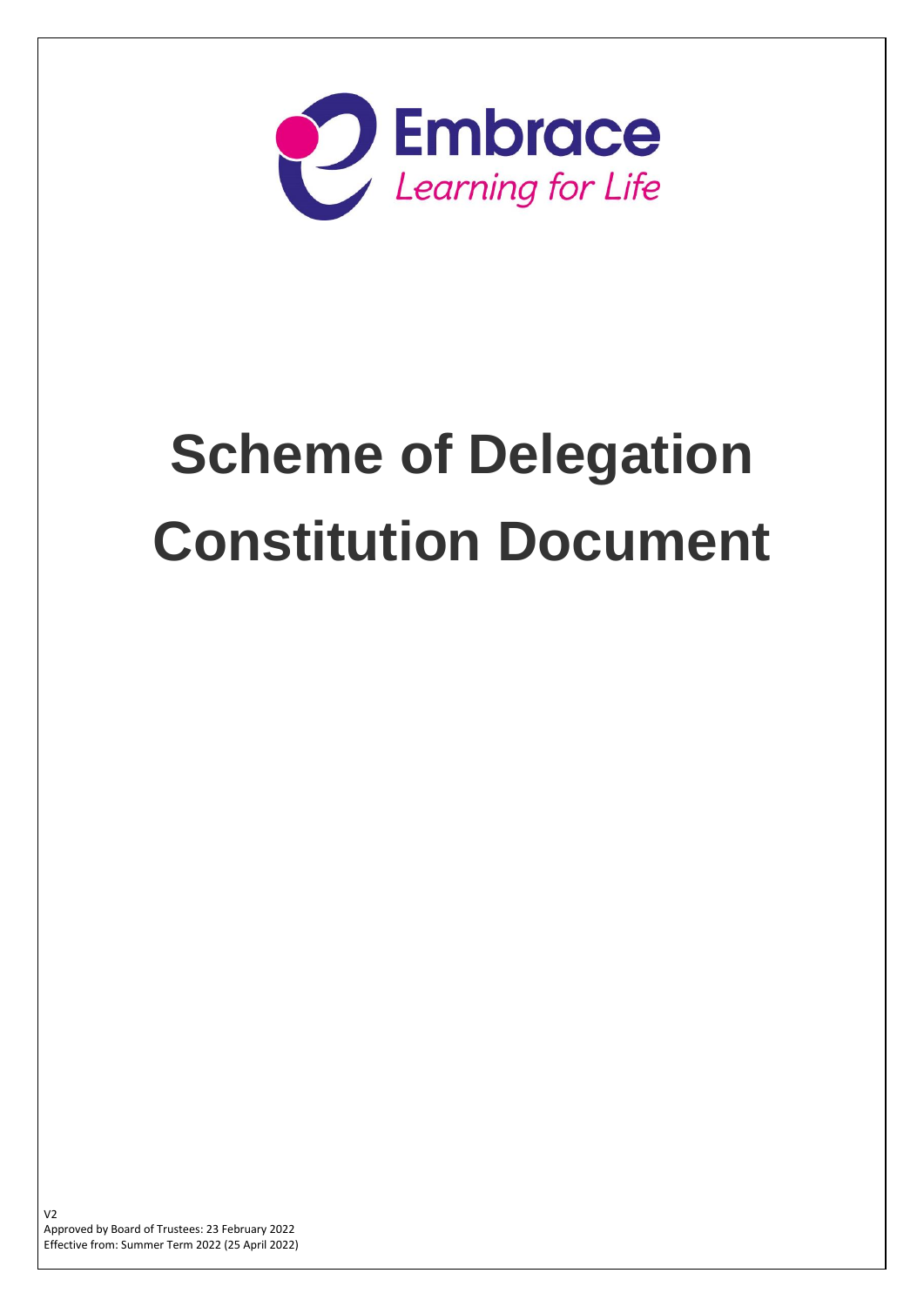# **Contents**

| 1. |       |   |
|----|-------|---|
| 2. |       |   |
| 3. |       |   |
| 4. |       |   |
| 5. |       |   |
| 6. |       |   |
| 7. |       |   |
| 8. |       |   |
|    |       |   |
|    |       |   |
|    |       |   |
|    |       |   |
|    |       |   |
|    |       |   |
|    |       |   |
|    |       |   |
|    |       |   |
|    |       |   |
|    |       |   |
|    |       |   |
|    |       |   |
|    |       |   |
|    |       |   |
|    |       |   |
|    |       |   |
|    |       |   |
|    |       |   |
|    |       |   |
|    |       |   |
|    |       |   |
|    |       |   |
|    |       |   |
|    |       |   |
|    | 8.14. |   |
|    | 8.15. |   |
|    | 8.16. |   |
|    |       | 2 |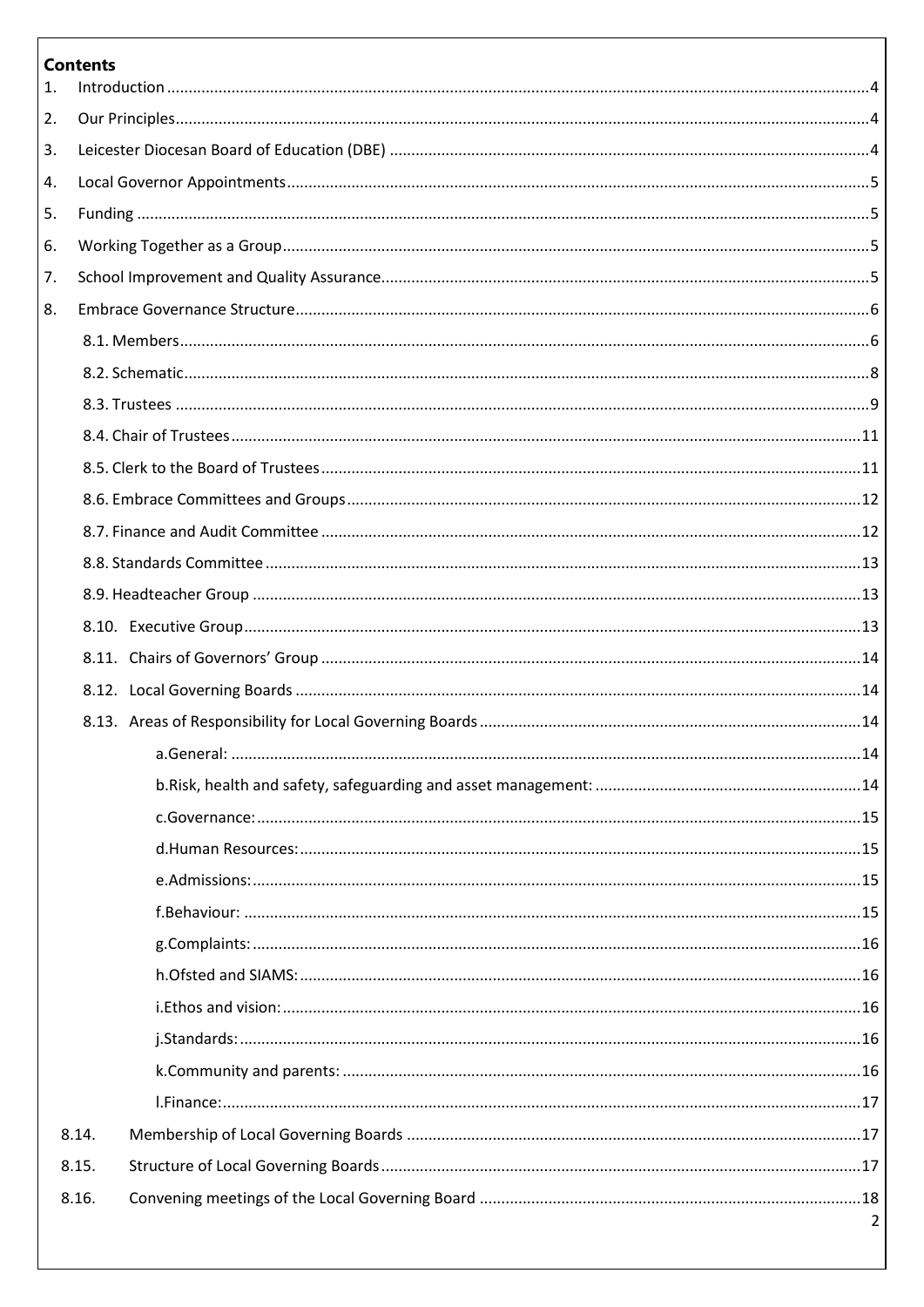| 8.18. |  |
|-------|--|
| 8.19. |  |
|       |  |
|       |  |
|       |  |
|       |  |
|       |  |
|       |  |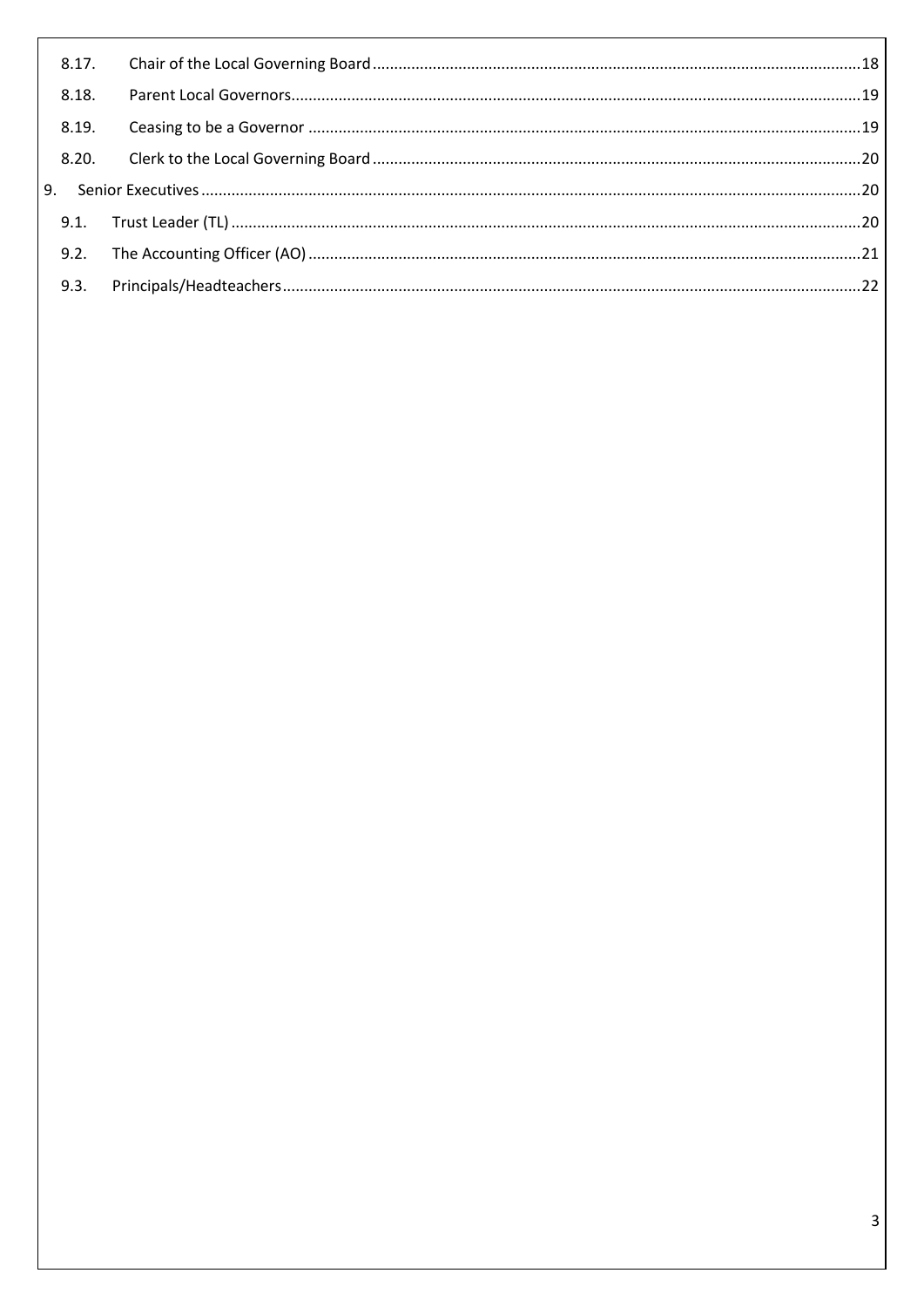#### <span id="page-3-0"></span>**1. Introduction**

Embrace Multi Academy Trust (Embrace) is a local group of schools who have shared values and ethos, with a drive to maintain and improve our record of good provision and outcomes.

The schools in our trust are:

- Arnesby Church of England Primary School
- Brockington College
- Croft Church of England Primary School
- Huncote Primary School
- Manorfield Church of England Primary School
- Sherrier Church of England Primary School
- St Peter's Church of England Primary School
- Swinford Church of England Primary School.

As the majority of the schools within Embrace are Church of England academies, the relationship between these academies and the Diocese of Leicester continues. Church of England schools joining Embrace retain their Church of England designation in perpetuity. However, Embrace values all schools highly and views diversity within the trust as highly desirable. We are outward-looking and build partnerships to develop and spread best practice in all areas.

We are seeking to grow our trust by including other locally based schools with similar values and ethos within Embrace.

The Scheme of Delegation (SoD) comprises this constitution document and an overview grid. The SoD will be reviewed on a two-yearly basis by the board of trustees in consultation with our schools and the Diocesan Board of Education in recognition of its role in relation to the Church academies.

# <span id="page-3-1"></span>**2. Our Principles**

Embrace has identified seven main principles that drive our work together:

- 1. to safeguard the distinctive ethos and character of each school and its unique context
- 2. to work together and with those outside Embrace for the benefit of all
- 3. to be committed to the continual improvement of pupil academic outcomes
- 4. to develop thoughtful, caring and active citizens
- 5. to prioritise support for the most vulnerable within our schools
- 6. to grow and sustain a strong, skilled and effective workforce at all levels
- 7. to ensure financial sustainability to allow excellence and growth for Embrace.

Schools that wish to join Embrace must be able to demonstrate their commitment to abide by these principles as drivers for school improvement.

# <span id="page-3-2"></span>**3. Leicester Diocesan Board of Education (DBE)**

The DBE relates to Embrace Multi Academy Trust, both as the Diocesan Corporate Member (DCM) and as the Religious Authority, fulfilling its role as prescribed in the [Diocesan Board of Education Measure](https://committees.parliament.uk/publications/4982/documents/49847/default/)  [2021](https://committees.parliament.uk/publications/4982/documents/49847/default/) (the Measure).

The DBE as a Member: In practice, this means that the DBE has responsibilities as a member of Embrace, which are set out in the Academy Trust Handbook, the Governance Handbook, the Articles of Association and the Scheme of Delegation. Such member responsibilities will be carried out through the properly convened and clerked Annual General Meeting (AGM) and, where required, additional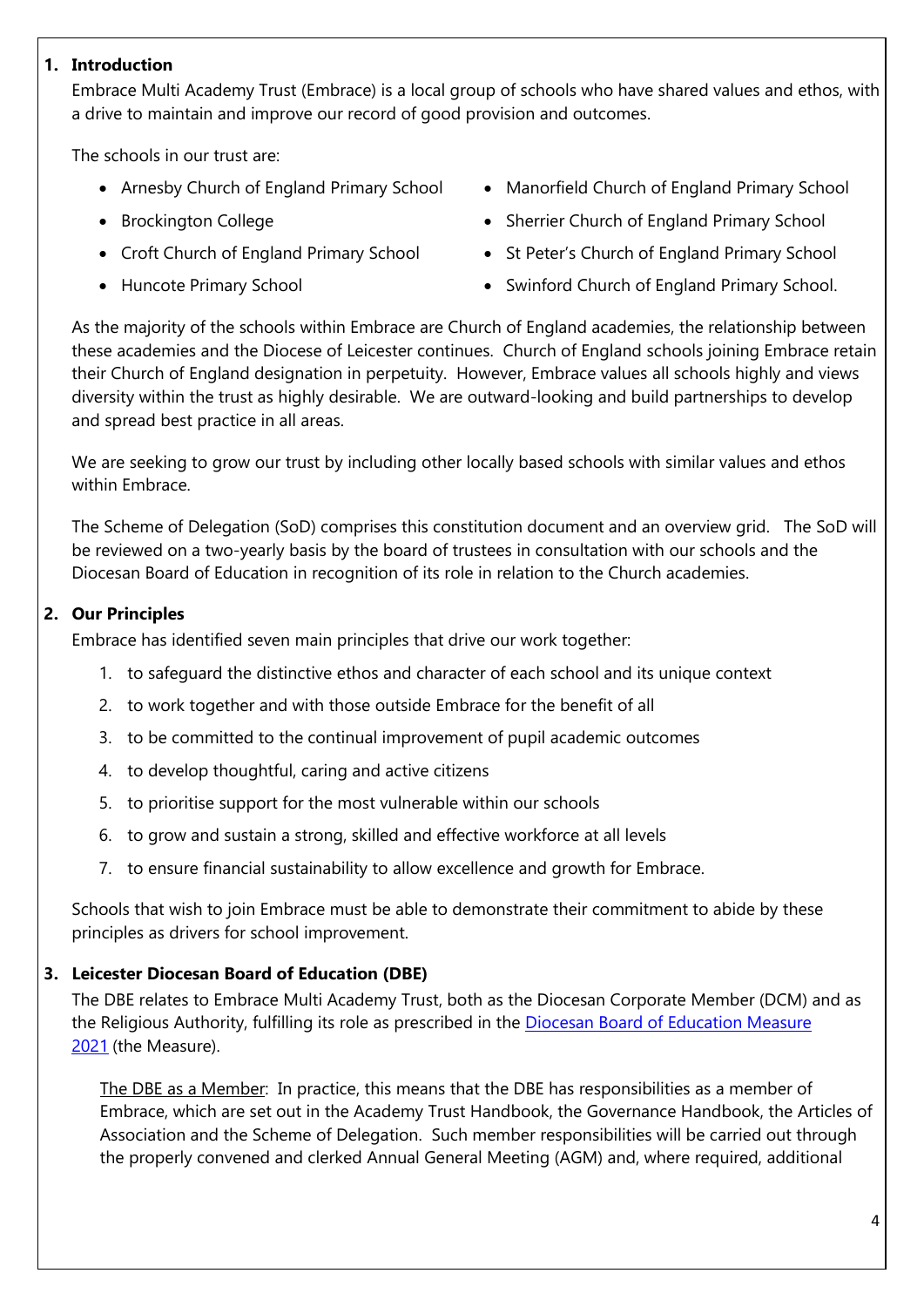General Meetings. In between meetings, members may be asked to pass ordinary or special resolutions in writing.

The DBE as the Religious Authority: The DBE is responsible for providing advice, which must be given due regard, and in some instances to provide consent and / or to be consulted. For clarity, in these cases, the DBE is not acting in its 'member' capacity; it is fulfilling its statutory role as outlined in the Measure.

The Diocesan Director of Education (DDE): This is a statutory role, which includes responsibility for representing the DCM. To avoid confusion between these two roles, the DDE will only act as a member during the AGM, General Meetings or via written resolutions. All other interactions with Embrace and its schools will be as the DDE, fulfilling the DBE's statutory role as the Religious Authority.

# <span id="page-4-0"></span>**4. Local Governor Appointments**

On joining Embrace, a school's LGB is appointed on an 'as is' basis initially to reflect the arrangements in place immediately prior to joining the trust, except where the Embrace board has concerns surrounding leadership and management or governance of the school.

New local governors are usually identified by the LGB based on their skills and experience and are proposed for ratification by trustees, other than for parent and staff governors, who are elected by their stakeholder group. All appointments are subject to an evaluation of skills and competences. Foundation governors are appointed by the board of trustees with the consent of the Diocesan Corporate Member.

# <span id="page-4-1"></span>**5. Funding**

A shared service contribution is made by each of the schools in Embrace to cover the cost of centrally provided services, which are outlined in the Trust Offer. The amount is reviewed on an annual basis by trustees, in consultation with the chairs of governors' board. These services include the provision of a coherent package for school improvement, which is tailored to the needs of each individual school. However, extra charges for internal or external services may be required, according to the specific package, eg consultancy support and training.

# <span id="page-4-2"></span>**6. Working Together as a Group**

All schools within Embrace are expected to contribute to one or more of the following:

- development and maintenance of school policies
- sharing of best practice
- provision of emergency cover
- mentoring and coaching of staff
- recruitment, training and support of local governors.

This reinforces the Embrace vision of working together to support 'learning for life'.

# <span id="page-4-3"></span>**7. School Improvement and Quality Assurance**

Ensuring that all Embrace schools are effective and provide a good quality of education across all subjects and the curriculum is at the heart of all that we do.

All Embrace schools are supported as part of their school improvement priorities: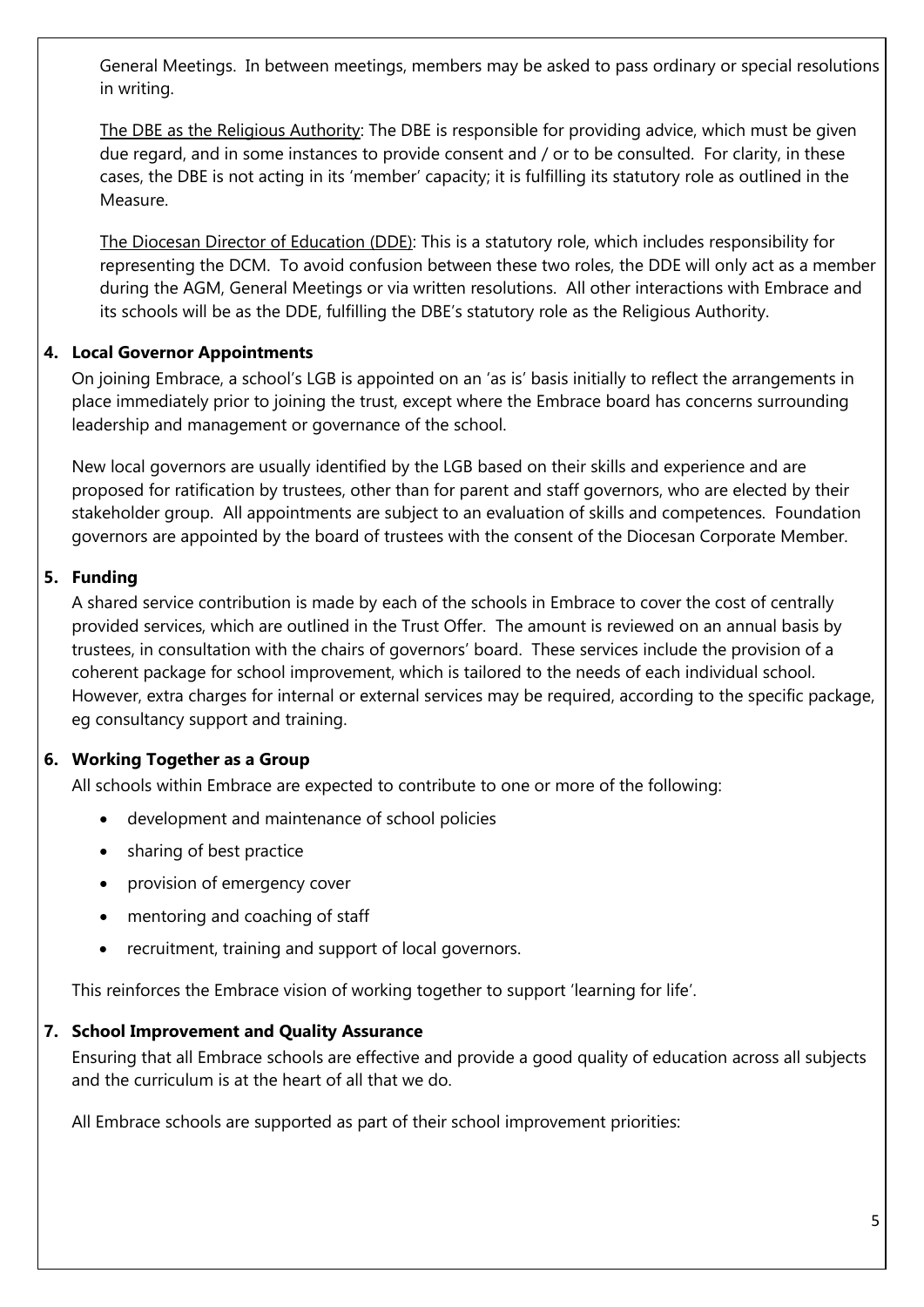- primary schools are supported through the work and visits undertaken each term by the primary academy improvement leaders (PAILs). External consultants may be brokered as appropriate to support with aspects of development as needed
- secondary schools are supported through improvement visits and monitoring as appropriate by external consultants, to provide support as part of each school's identified areas of focus
- networks are established to support the sharing of good practice and training for key leaders and teaching groups. These include SEND, deputy headteachers, early years, English and mathematics, with the development of other subject areas as the trust grows
- peer reviews are used to support and develop identified improvements
- regular monitoring and evaluation visits to help provide the trust leader (TL) with a focused overview of progress against priorities, which are reported to the board of trustees at least three times a year
- The TL, in conjunction with the headteachers (HTs) and executive team, uses a red, amber green (RAG) system to monitor and report progress and level of need, highlighting next steps for school improvement, across all teams
- schools that require more extensive support will have a focus meeting to determine a suitable improvement action plan
- schools that wish to join the trust will receive an initial whole-school review.

## <span id="page-5-0"></span>**8. Embrace Governance Structure**

The governance structure for the trust is shown on the following page in point 8.2.

#### <span id="page-5-1"></span>**8.1. Members**

Five members are appointed, which comprise:

- the Diocesan Corporate Member (the Diocese of Leicester Educational Trust)
- two persons appointed by the Diocesan Corporate Member, in recognition that Embrace is a Church of England 'majority' MAT
- two individuals nominated by the trustees, in particular to reflect the inclusion of non-Church of England schools in Embrace.

Trustees and employees of the trust may not be members. The trust will notify the Education and Skills Funding Agency (ESFA) of the appointment of new members within 14 days of each change.

Members are the guardians of trust governance. They have responsibility for ensuring that the trust's charitable object, the advancement of education for public benefit, is being met and for safeguarding the governance of the trust by seeking assurance that governance within the trust is effective. The role of the members of Embrace is to:

- 1. agree the articles of association, subject to any restrictions created by the trust's funding agreement or charity law. This requires special resolution (75% of members must agree and also requires the consent of the Diocesan Corporate Member)
- 2. appoint new members or remove existing members, with the written consent of the Diocesan Corporate Member, other than those appointed by the Diocesan Corporate Member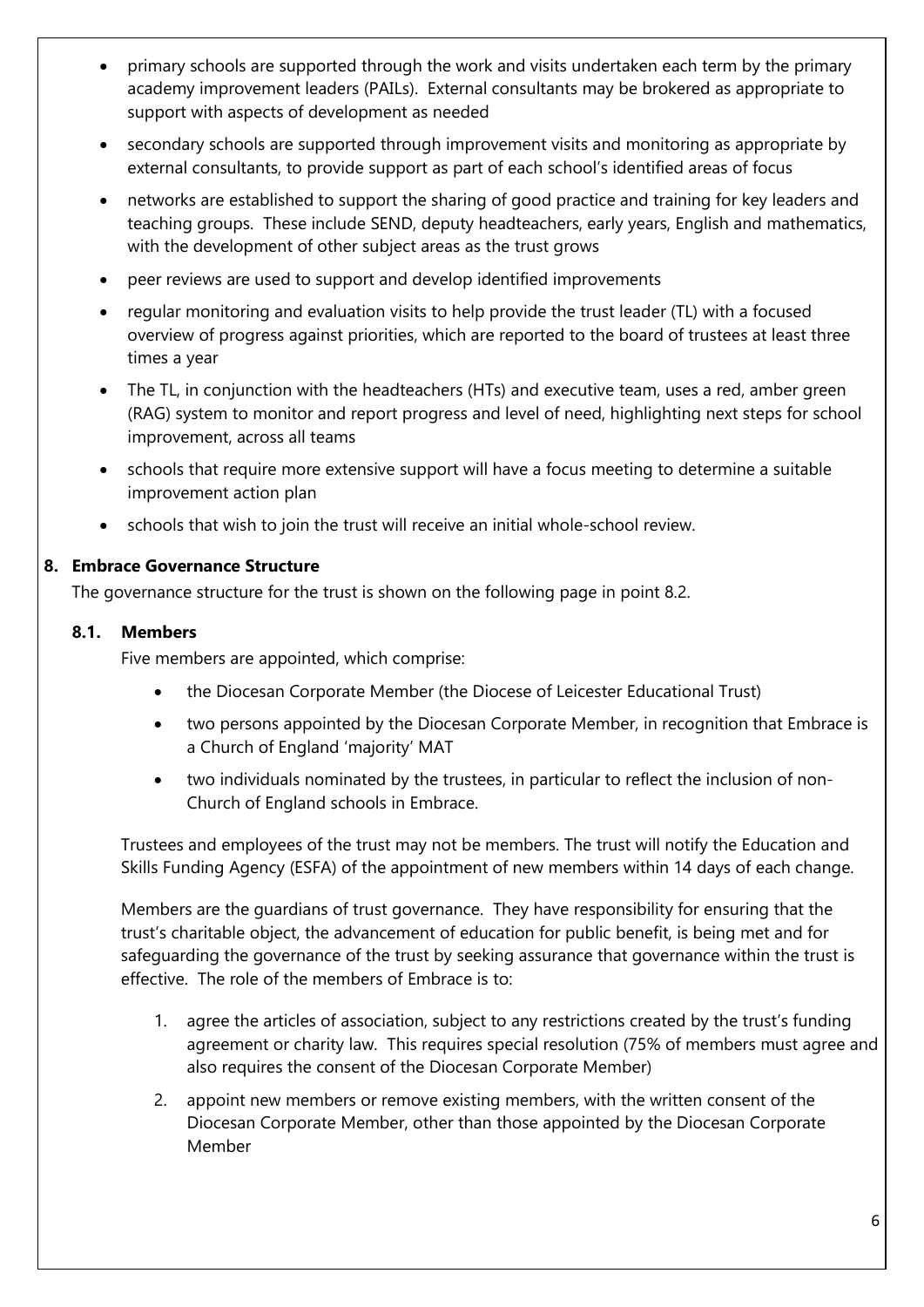- 3. appoint trustees as set out in the trust's articles of association, with the power under the Companies Act to remove any or all serving trustees
- 4. issue direction to the trustees to take a specific action by special resolution
- 5. appoint the trust's external auditors and to receive the trust's annual report and accounts
- 6. retain the power to change the name of the organisation
- 7. have responsibility, in conjunction with the DfE, for dissolving the trust, if the trust is failing.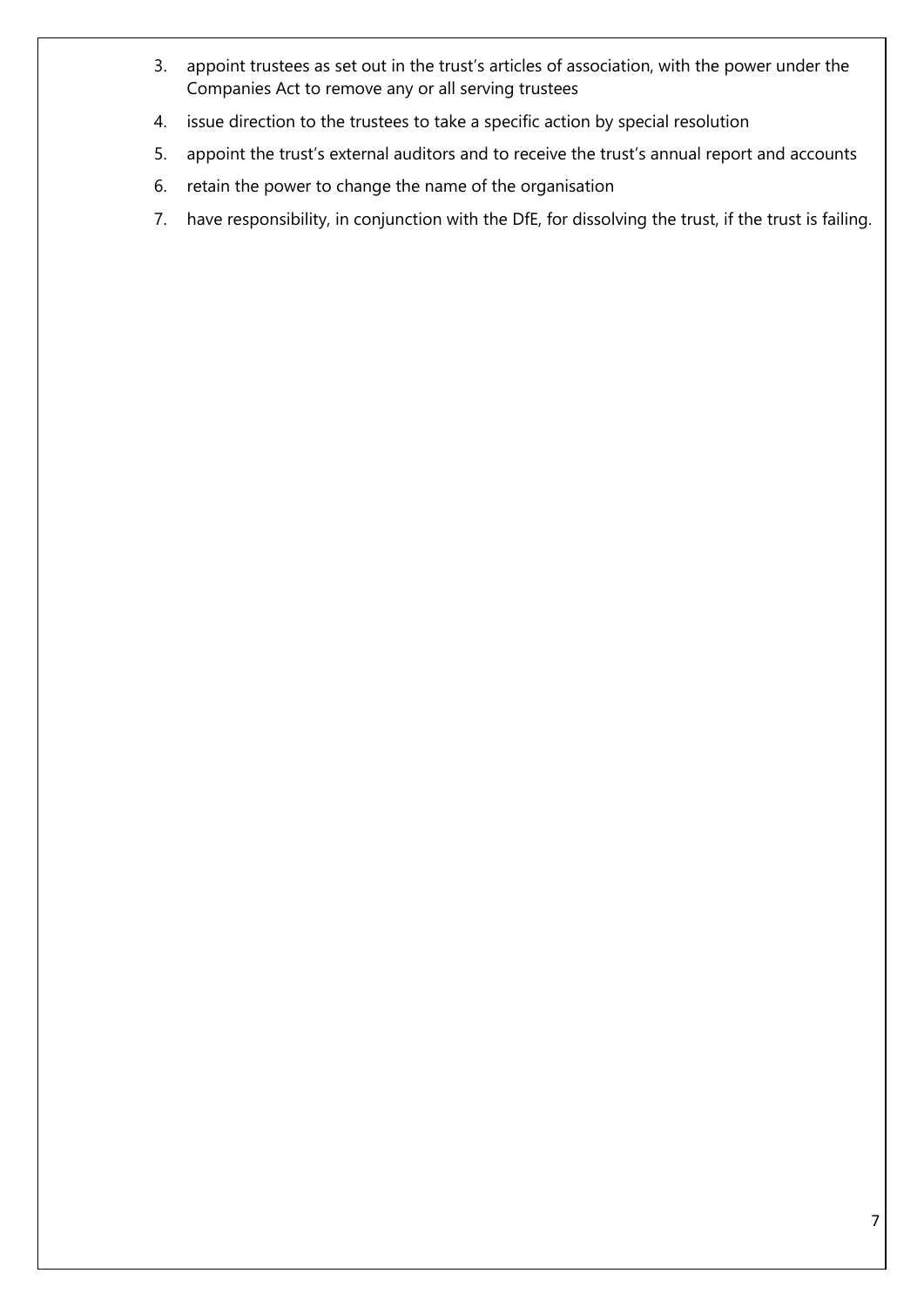

<span id="page-7-0"></span>Our structure shows the levels of governance within Embrace and how they relate to each other.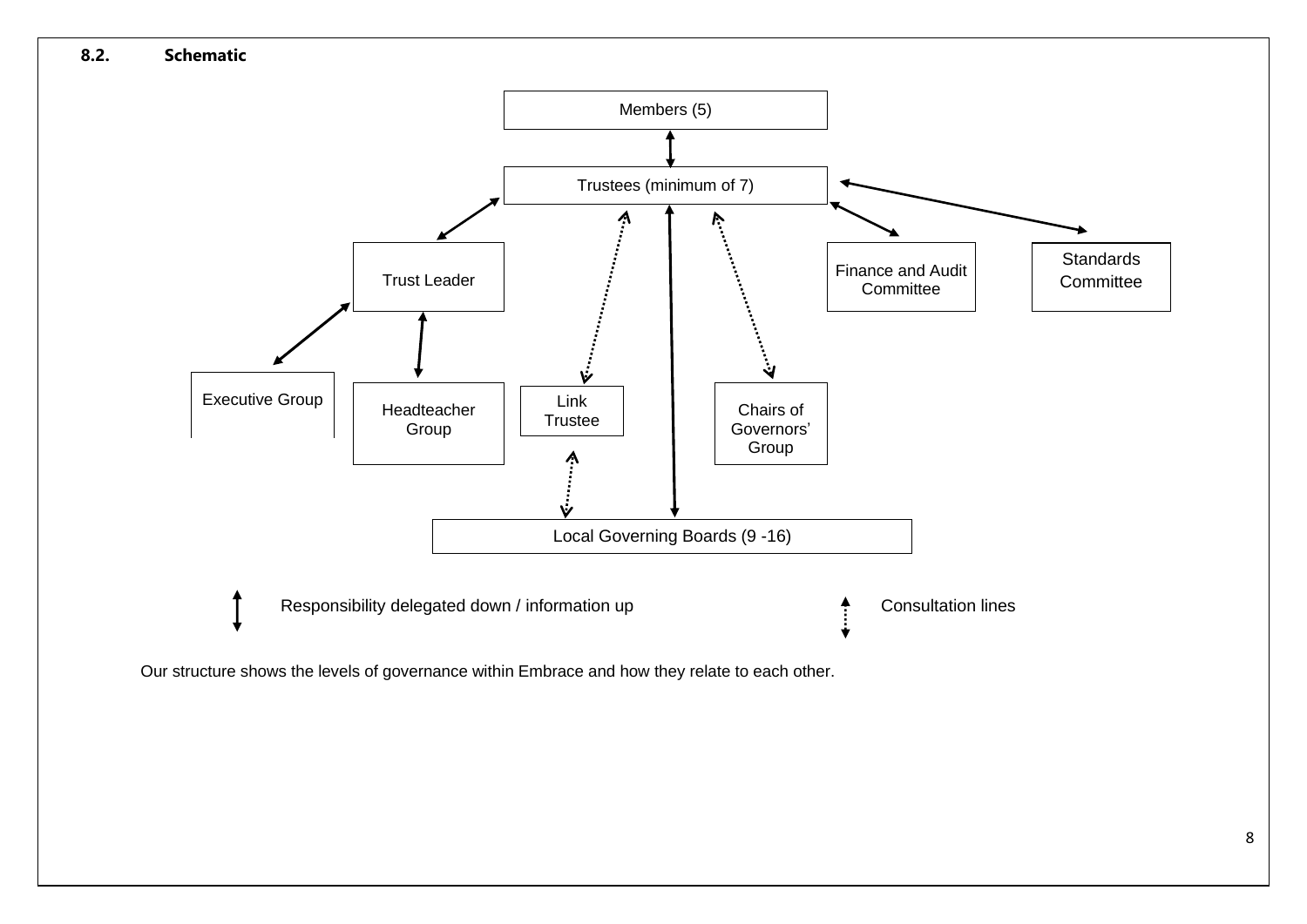#### <span id="page-8-0"></span>**8.3. Trustees**

Embrace has a minimum of 7 trustees. The members may appoint up to 11 trustees and the trustees may appoint additional co-opted trustees. The trust notifies the ESFA of the appointment of new trustees within 14 days of each change.

The board of trustees is legally accountable for all statutory functions of the trust and for the performance of all the schools within the trust. It has three core functions:

- ensuring clarity of vision, ethos and strategic direction
- holding executive leaders to account for the educational performance of the organisation and its pupils, and the effective and efficient performance management of staff
- overseeing the financial performance of the organisation and making sure money is well spent.

The board of trustees is accountable in law and to the secretary of state as the principal regulator of academies as exempt charities and must therefore ensure compliance with the trust's charitable objects and with company and charity law. The board of trustees approves the annual report and accounts and is responsible for adherence to the trust's funding agreement with the secretary of state.

The board of trustees is permitted to exercise all the powers of the trust. The board of trustees delegates responsibility to the TL for the day-to-day operations of the trust. The board of trustees can determine whether to delegate any governance functions in line with the SoD.

The appointment of an accounting officer does not remove the responsibility of trustees, both individually and as a board, for the proper conduct and financial operation of the trust.

The formation of, and subsequent recruitment to, the board of trustees should be on the basis of the skills, knowledge and behaviours set out in the DfE publication, 'A Competency Framework for Governance'.

The board of trustees is also responsible for ensuring that the trust complies with:

- the Companies Act 2006 the trust's obligations as a company limited by guarantee must be met
- charity law the trust's charitable status must be observed and the obligations of the trustees as charity trustees must be met.

Specifically, the board of trustees is accountable to the following bodies for the trust's educational and financial performance:

- the members of Embrace Multi Academy Trust
- the Education and Skills Funding Agency (ESFA)
- the Department for Education (DfE), in particular through regional directors (formerly regional schools commissioners)
- Ofsted.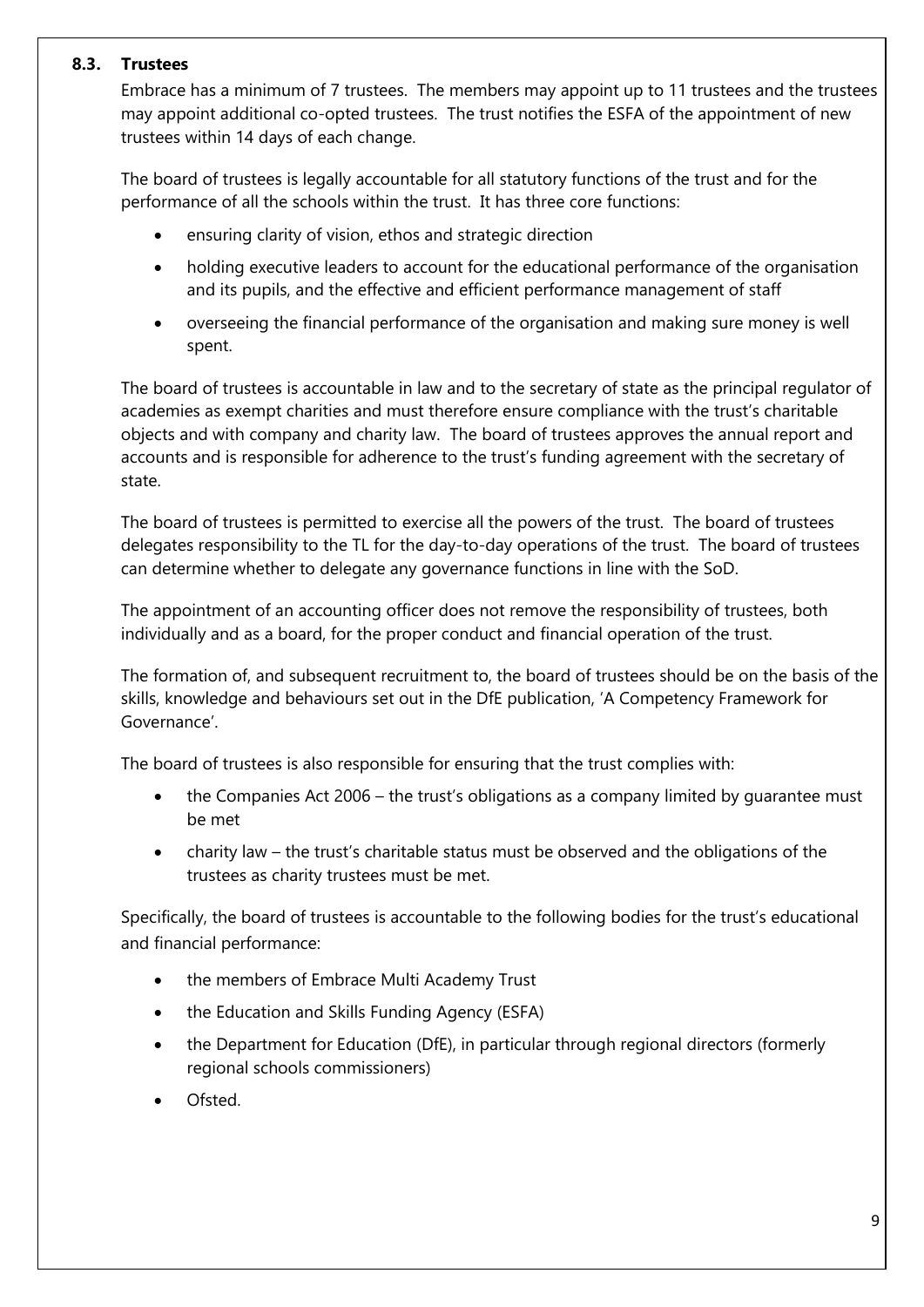The main responsibilities of the board of trustees are to:

- 1. set and communicate a strategic vision for the trust and to plan strategically for its future, including for its sustainable growth, future shape, leadership, outcomes and financial health
- 2. assess and manage principal risks to the trust financial, educational, reputational and legal risk in particular
- 3. appoint the TL, with the consent of the Diocesan Corporate Member
- 4. to hold the TL to account for the trust's overall performance and progress towards achieving key performance indicators
- 5. determine arrangements for the performance management of the TL, including securing external professional advice where required
- 6. lead HR, capability or disciplinary proceedings in respect of the TL, if necessary
- 7. appoint school HTs on the advice of the TL and the relevant local governing board (LGB)
- 8. appoint the chief financial officer (CFO), on the advice of the TL
- 9. ensure that the terms of the funding agreement with the secretary of state are being fully met
- 10. ensure that all strategic decisions are taken in the light of the trust's charitable status
- 11. ensure the requirements of the current Academy Trust Handbook (ATH) are being met, as this sets out the framework within which the trust is required to comply as a requirement of its funding agreement with the secretary of state
- 12. ensure the requirements of the current Academies Accounts Direction are being fully met, as this is the guidance that the trust and its auditors must use when preparing its annual reports and financial statements
- 13. ensure that the trust undertakes prudent financial planning and remains solvent at all times, in order that it can continue to discharge its responsibilities
- 14. appoint (other than for parent and staff governors) and arrange for the training (all governors) and induction of local governors. To monitor the work of LGBs for each trust school and to delegate roles and responsibilities to those LGBs according to the SoD
- 15. set a budget for the trust (to include the trust's running costs and the allocations of funding for each school in the trust with a range of indicative benchmarks for the school to use when setting the individual school's budget), to monitor the budget of the trust as a whole at least three times per year and to take action when necessary, in the light of that monitoring
- 16. ensure, in line with the requirements of the ATH, that an appeals procedure is in place for a HT to challenge the budget share allocated to their school on grounds of unfairness or unreasonableness, in the event that the trust moves to GAG pooling at any point
- 17. agree the levels of financial delegation to the TL, including discretionary awards
- 18. monitor pupil achievement reports for each school in the trust at least three times per year and to act, when necessary, in the light of that monitoring
- 19. monitor pupil attendance reports for each school in the trust three times per year and to take appropriate action in the light of that monitoring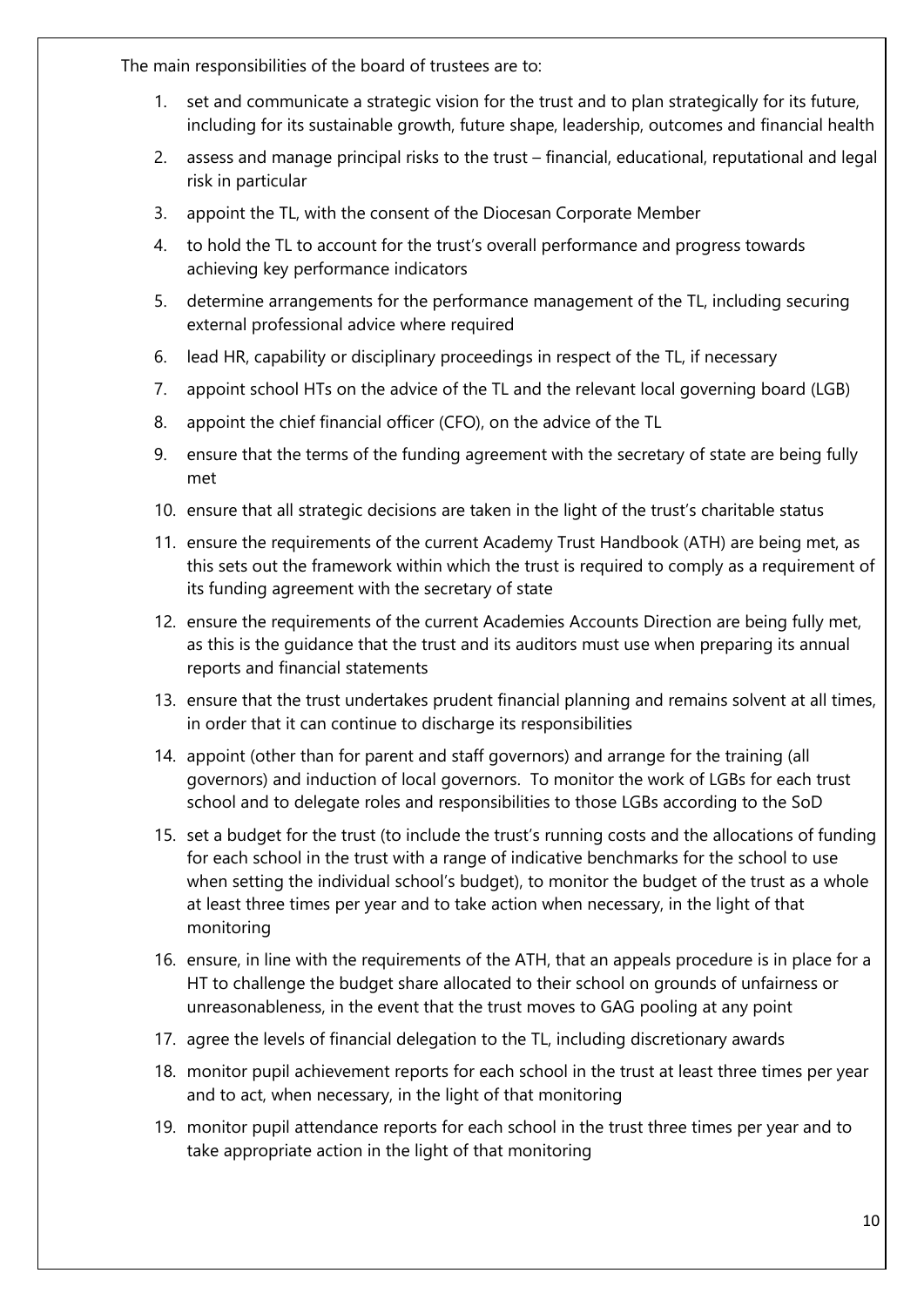- 20. hold the TL to account in ensuring a robust performance review system is in place for all groups of staff across all trust academies
- 21. evaluate HT reports and school plans, both for value for money and investment in professional development for members of staff, as necessary prerequisites in aiding the future performance of the trust and its constituent schools
- 22. ensure that each LGB is discharging the obligations placed by the board of trustees on their behalf with respect to the distinctive character of worship and religious education in their school. This is determined by the school's religious, or non-religious, designation prior to conversion, as set out in the funding agreement from the secretary of state and is therefore a duty of the board of trustees. This duty is delegated at an operational level to LGBs
- 23. make sure appropriate arrangements are made to meet the requirements of the ATH regarding internal assurance
- 24. ensure that the health and safety and safeguarding obligations of the trust (including 'Prevent' and 'British values') are met
- 25. ensure that all conflicts of interest are declared and documented
- 26. ensure the trust meets its responsibilities in matters of equalities legislation
- 27. ensure the trust meets its responsibilities in matters of UK GDPR.

#### <span id="page-10-0"></span>**8.4. Chair of Trustees**

The board of trustees elects a chair annually who must not be an employee of the trust. The chair of trustees will not be a member, but is responsible for ensuring that members are kept informed about the progress of the trust and its schools.

The chair ensures that the board of trustees sets strategic direction and vision for the trust and holds the TL to account for educational standards, financial propriety and operational management.

The chair is responsible for ensuring the effective functioning of the board of trustees and has a vital role in setting high expectations for professional standards of governance.

It is the chair's role to give clear leadership and direction to the board of trustees, keeping it focused on its core functions. The chair encourages the trustees to work together as an effective team, building their skills, knowledge and experience. They need to ensure that everyone is actively contributing relevant skills and experience, participating constructively in meetings and is actively involved in the work of any committees.

The trust will notify the ESFA of the appointment of the chair of board of trustees, including direct contact details, within 14 days of each change.

#### <span id="page-10-1"></span>**8.5. Clerk to the Board of Trustees**

The clerk's agreed responsibilities include, but are not limited to:

- 1. A clear understanding of the articles of association, funding agreements, scheme of delegation and other operational documents of the trust
- 2. supporting and guiding the board of trustees in understanding their delegation and responsibilities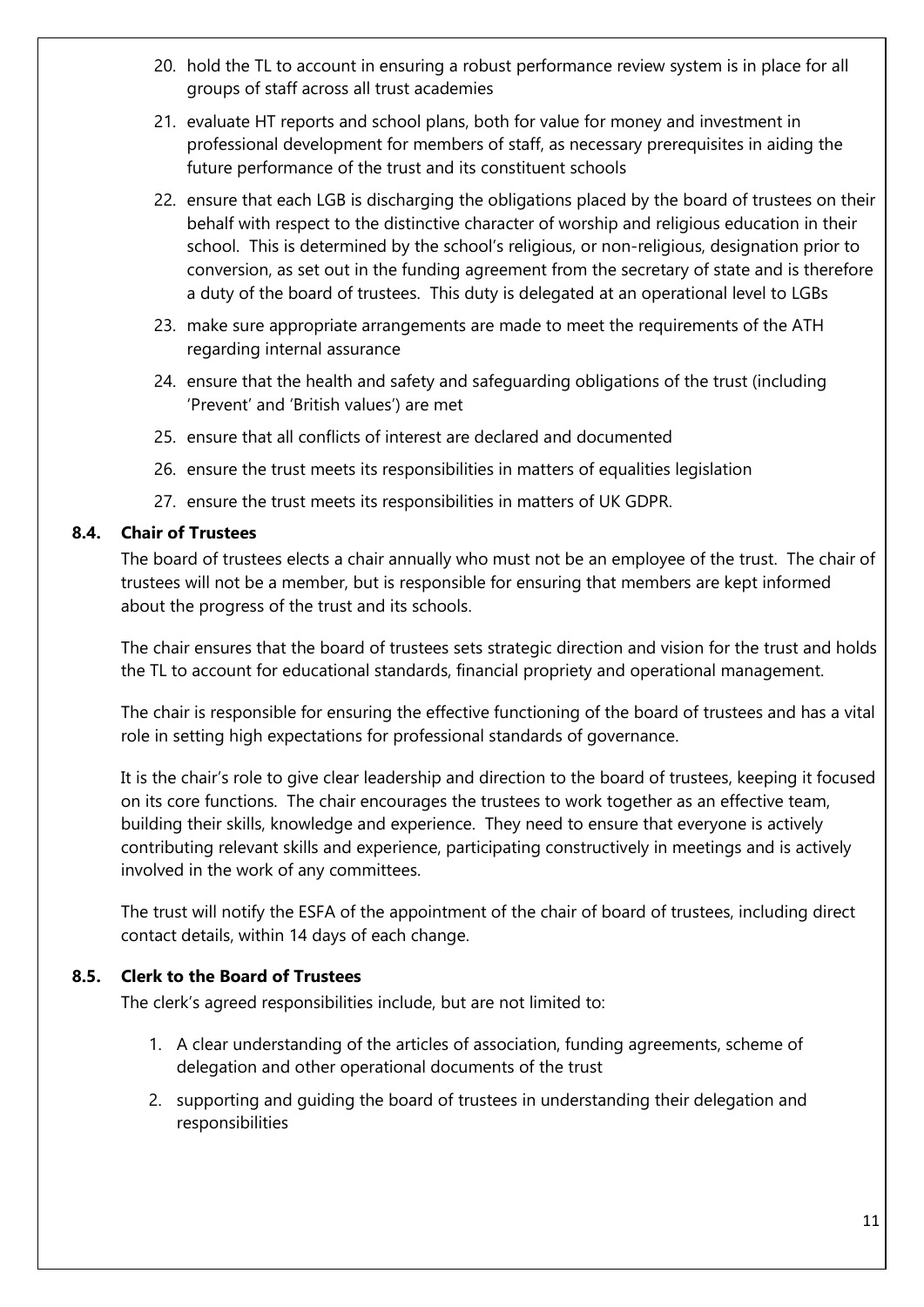- 3. maintaining up-to-date records relating to the membership of the board of trustees, including any national requirements for publicising the membership of the governance of the trust
- 4. informing the named person responsible for the management of the trust website of any changes to governance
- 5. ensuring all meetings are professionally recorded and that documents and minutes are provided to the board of trustees within the timescales required. Within ten days of each meeting, the clerk produces an agreed set of draft minutes of its meeting identifying areas of challenge, decisions made, action points and items for further discussion by the board of trustees
- 6. communicating educational matters of trust-wide significance with the board of trustees and constituent schools in a timely manner commensurate with the importance of the information
- 7. working closely with the chair and TL to prepare a purposeful agenda, which includes trust and governance items and is focused on the three core responsibilities of governance
- 8. recording the attendance of trustees at meetings and taking appropriate action as agreed by the trust regarding trustee absences
- 9. maintaining records of board of trustees' membership, Disclosure and Barring Service (DBS) status, vacancies and committee terms of reference
- 10. maintaining a register of trustees' interests
- 11. maintaining records of board of trustees' correspondence
- 12. maintaining GovernorHub in relation to board of trustee membership, meeting documents and declarations
- 13. undertaking relevant training as deemed appropriate.

#### <span id="page-11-0"></span>**8.6. Embrace Committees and Groups**

The Embrace board of trustees shall appoint committees known as LGBs for each school and may establish any other committee to carry out certain functions. The majority of members of any such committee must be trustees, with the exception of LGBs. The current committees are the finance and audit committee and the standards committee. The term 'Embrace board of trustees' therefore includes any such board committees that may be formed from time to time. In addition to committees, the trust may establish different groups to enable the sharing of information and consultation.

#### <span id="page-11-1"></span>**8.7. Finance and Audit Committee**

The finance and audit committee is a trustees' committee which is also attended by the TL and CFO. The role of this committee is to:

- 1. fulfil responsibilities as set out in the terms of reference, the ATH, the trust's financial regulations and in compliance with the funding agreement with the secretary of state for education
- 2. ensure sound management of the trust's finances and resources, including proper planning, monitoring, probity and value for money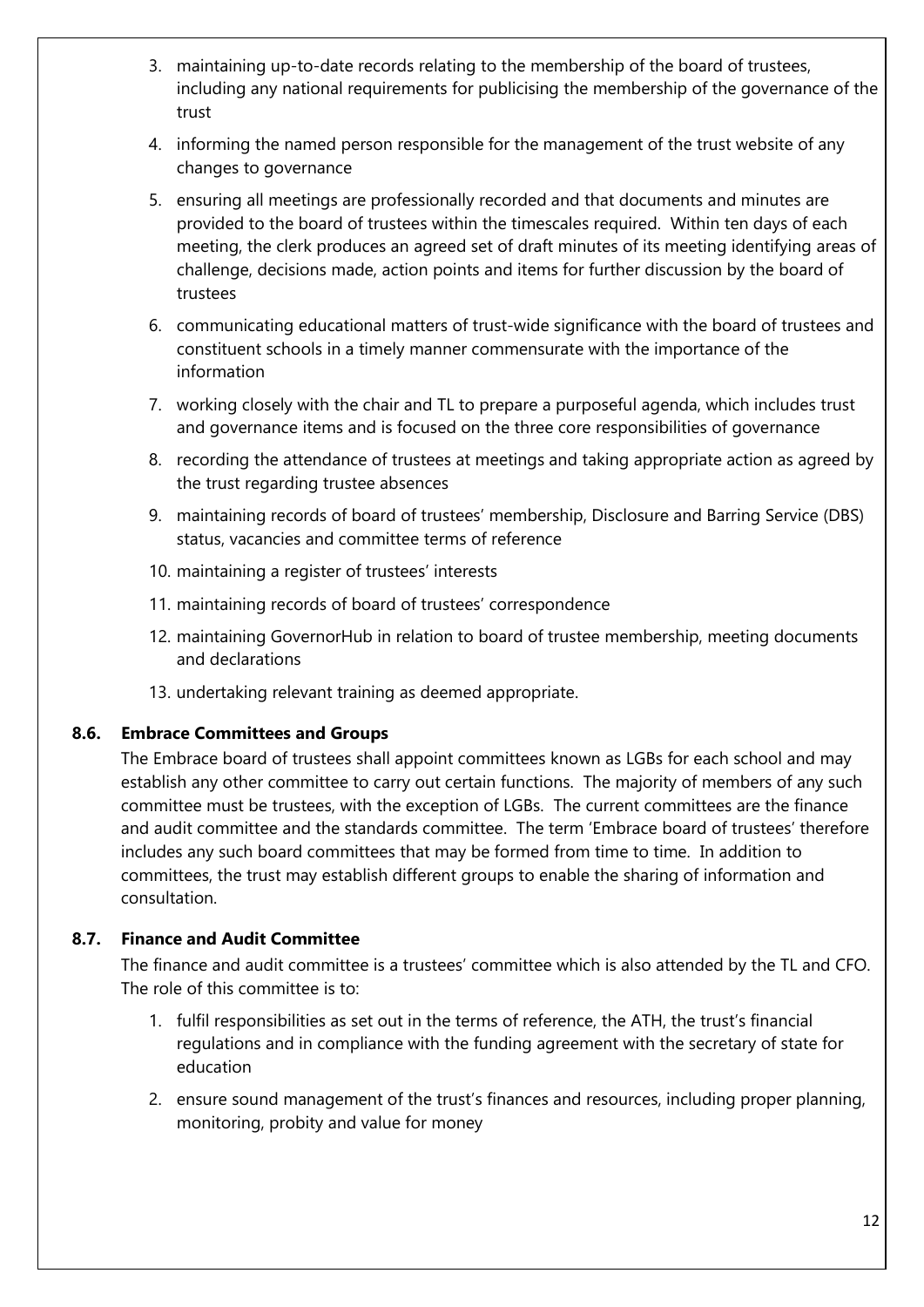- 3. advise the trust board on specific remuneration packages of the TL and HTs to ensure that staff are fairly rewarded in relation to their individual responsibility and contributions to the trust's overall performance
- 4. demonstrate to the public that the pay of senior staff is set by a committee which has no personal interest in the outcome of its decision and which gives due regard to the interests of the public and of the financial health of the trust
- 5. advise the trust board and accounting officer on the adequacy and effectiveness of the trust's governance, risk management, internal control and value for money systems and frameworks. An annual report is produced by the finance and audit committee in this regard
- 6. advise the trust board on the appointment, re-appointment, dismissal and remuneration of the external auditor
- 7. advise the trust board on the need for and, where appropriate, the appointment, reappointment, dismissal and remuneration of an internal auditor or other assurance provider
- 8. advise the trust board on an appropriate programme of work to be delivered by independent assurance providers. This programme of work should be to be derived from the finance and audit committee's regard of the key risks faced by the trust, the assurance framework in place and its duty to report to the trust board
- 9. review the performance management of HTs ensuring compliance with the Embrace performance management and capability policies.

#### <span id="page-12-0"></span>**8.8. Standards Committee**

The standards committee is a trustees' committee which is also attended by the TL. The role of this committee is to:

- 1. approve and monitor the impact of trust strategies relating to education
- 2. hold the TL and senior leaders to account for the impact of educational strategies and for academic standards across the trust
- 3. receive and review relevant reports on educational strategies and academic standards across the trust
- 4. receive and review any external reports and post-report action plans in respect of Ofsted, SIAMS, peer reviews etc
- 5. consider other areas, as determined by the trust board from time to time
- 6. monitor Pupil Premium spend, including Catch Up, PE and Sports Premium.

#### <span id="page-12-1"></span>**8.9. Headteacher Group**

The headteacher's group regularly meets and works with the TL to lead the trust and in particular to develop school improvement.

#### <span id="page-12-2"></span>**8.10. Executive Group**

The executive group is comprised of the TL, CFO, Executive Assistant (EA), HR Manager (HRM), IT Manager (ITM) and Estates & Compliance Manager (ECM). This board is responsible for setting the strategic direction for business management across the trust.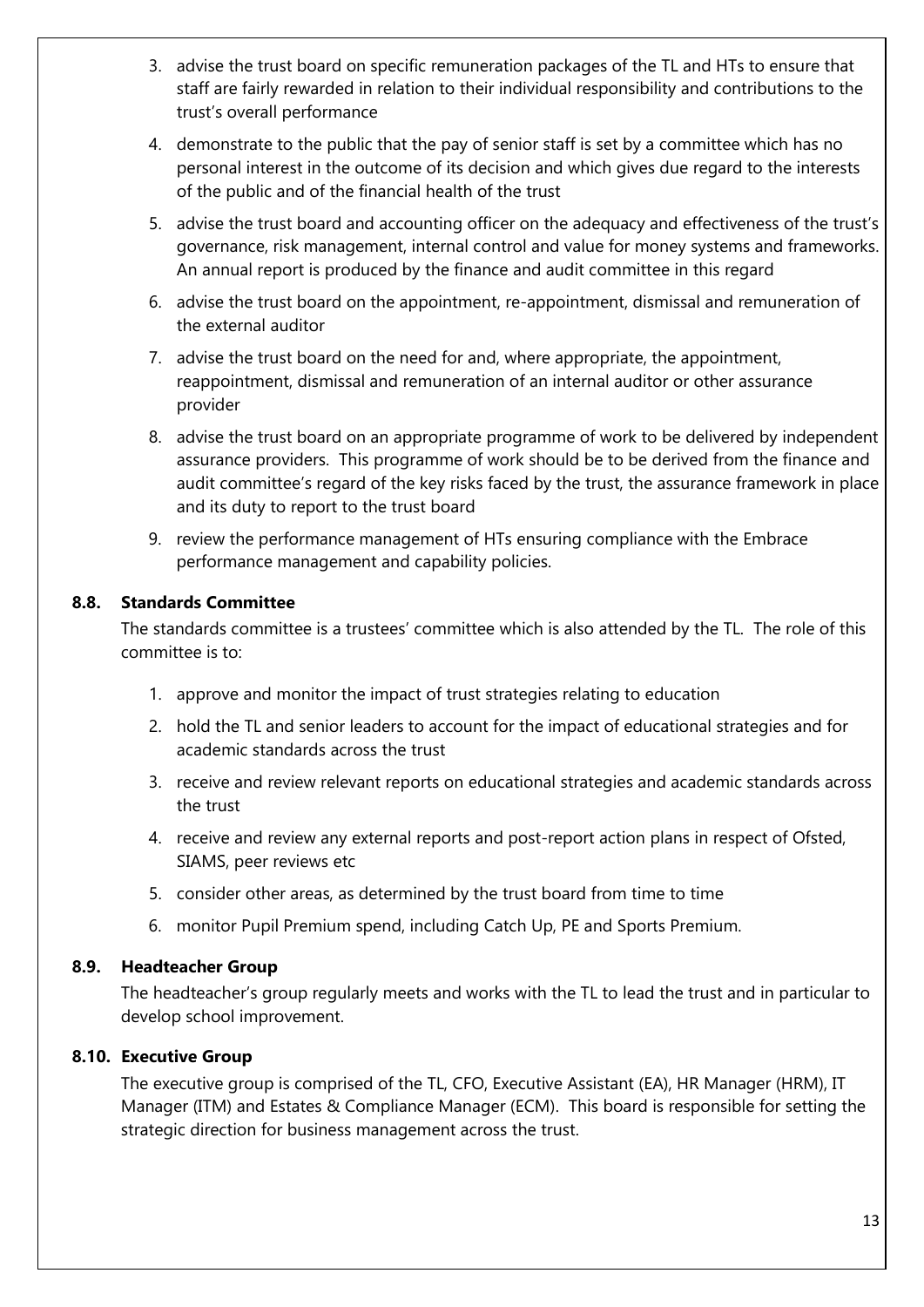#### <span id="page-13-0"></span>**8.11. Chairs of Governors' Group**

The chairs of governors' group meet at least termly with the TL and chair of trustees to discuss matters of common interest, so that the trustees have direct feedback on the work of the trust, as it is perceived by the schools.

#### <span id="page-13-1"></span>**8.12. Local Governing Boards**

The purpose of the LGB is to:

- 1. champion the trust's principles
- 2. uphold their school's unique ethos and values
- 3. hold to account and support the HT
- 4. monitor the school's performance and outcomes.

Its role is to provide focused governance for schools at a local level, subject to the provisions of the Companies Act 2006, the Articles of Association, the trust's strategic plan, trust policies and any directions given and rules and regulations set by the board of trustees. In relation to its own school, the LGB has the same three key responsibilities as all governors:

- 1. ensuring clarity of vision, ethos and strategic direction
- 2. holding senior leaders in school to account for the educational performance of the school and its pupils, and the effective and efficient performance management of staff
- 3. overseeing the financial performance of the school and making sure money is well spent.

#### <span id="page-13-2"></span>**8.13. Areas of Responsibility for Local Governing Boards**

The duties of the LGBs are detailed below. These may be reviewed by the board of trustees if LGBs are required to undertake additional duties from time to time. LGBs may decide to convene specific committees if relevant to their own setting.

LGBs bring a local perspective to the way in which their schools are managed. Their duties can be described as follows:

#### <span id="page-13-3"></span>**a. General:**

- 1. promote and uphold the principles of the trust and the ethos and values of the school
- 2. carry out any requirements the board of trustees may specify necessary to ensure that the trust is meeting its legal obligations
- 3. check that the school implements and monitors trust and school policies, with particular reference to statutory policies.

#### <span id="page-13-4"></span>**b. Risk, health and safety, safeguarding and asset management:**

- 1. monitor local arrangements for the effective supervision of building maintenance and minor works
- 2. hold the HT to account for maintaining high standards of compliance and best practice in safeguarding and health and safety; this includes regular scrutiny of the single central record
- 3. implement the trust's health & safety policy, ensuring full compliance with regulations
- 4. maintain and review the risk register relating to the school on at least an annual basis and support the HT in the mitigation of risk
- 5. monitor the school's UK GDPR processes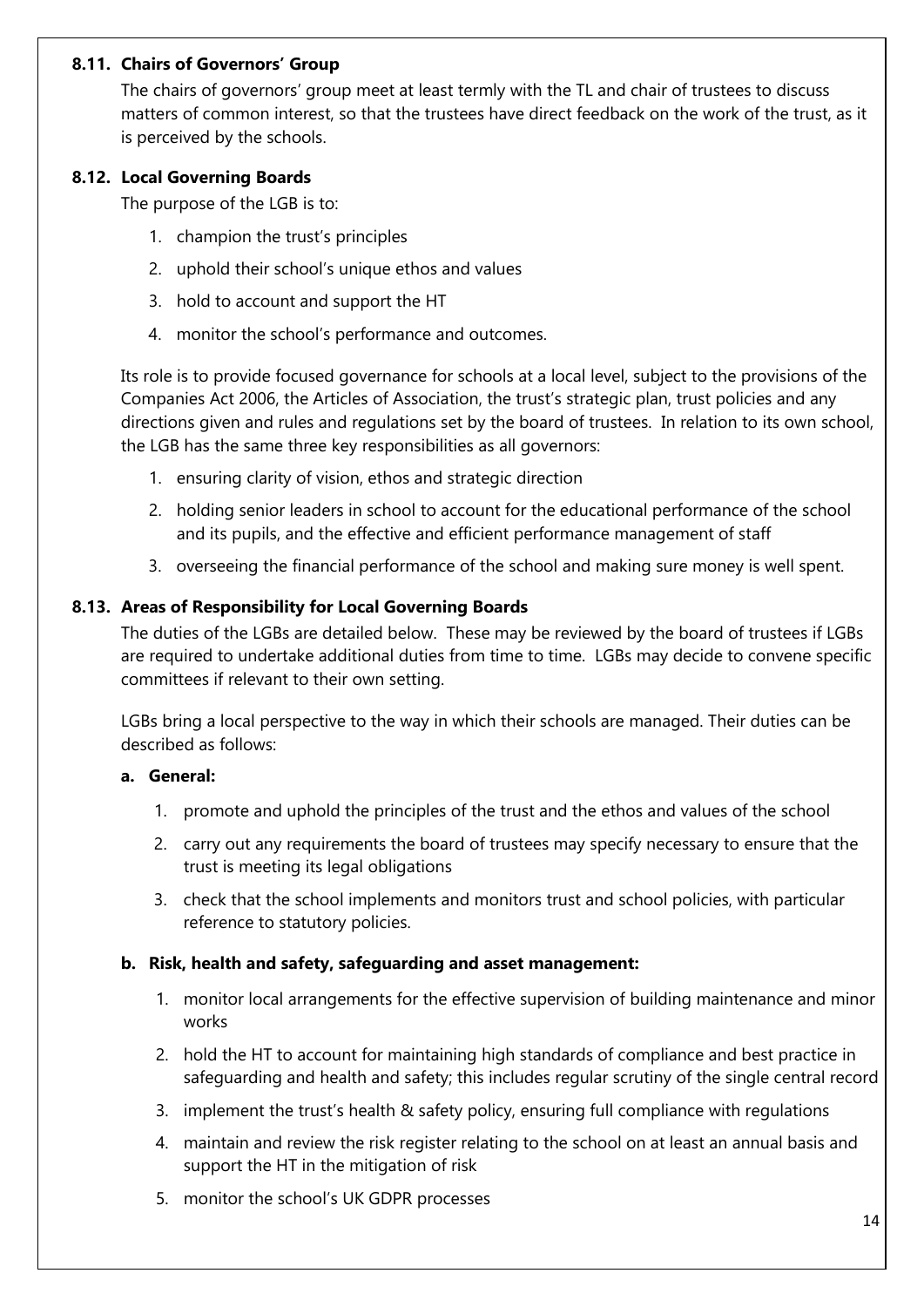6. monitor the school's asset management systems.

#### <span id="page-14-0"></span>**c. Governance:**

- 1. the LGB's role is to question and challenge the HT in order to assure itself that appropriate action is being taken to identify and address areas for improvement
- 2. ensure that all requests for information or actions required are met within agreed timescales
- 3. plan and arrange governor recruitment, including the election of staff and parent governors
- 4. appoint from its number, governors with specific responsibilities for safeguarding, health and safety, SEND, pupil premium, website compliance, wellbeing and other priorities as identified in the school improvement plan (SIP)
- 5. LGB meetings follow an agenda, including and any other items if directed by the board of trustees
- 6. ensure that accurate minutes are taken of LGB meetings and that intended actions are completed
- 7. maintain a register of governor's interests and ensure the proper and effective management of conflicts of interest
- 8. respect the confidential nature of all matters discussed, relating to the work of the trust schools and the trust
- 9. conduct regular monitoring visits of the school.

#### <span id="page-14-1"></span>**d. Human Resources:**

- 1. participate in the recruitment process of HTs
- 2. participate in the recruitment process of senior leadership team members
- 3. participate in HT performance management, in liaison with the TL
- 4. participate in teacher salary reviews
- 5. approve staffing structure changes, in consultation with the HT and TL
- 6. exercise disciplinary and grievance functions in respect of allegations against members of staff or as a consequence of an investigation and/or as stipulated within a specific HR policy or procedure.
- 7. when requested by the board of trustees, participate as a panel member at hearings relating to other schools in the trust, for example in performance management, pay, disciplinary, complaints, capability, exclusions, appeals and admissions hearings.

#### <span id="page-14-2"></span>**e. Admissions:**

- 1. monitor the implementation and management of the admissions policy for the individual school.
- 2. positively promote pupil admissions to the trust schools.

#### <span id="page-14-3"></span>**f. Behaviour:**

1. monitor the school's pupil behaviour and discipline as prescribed by its policy.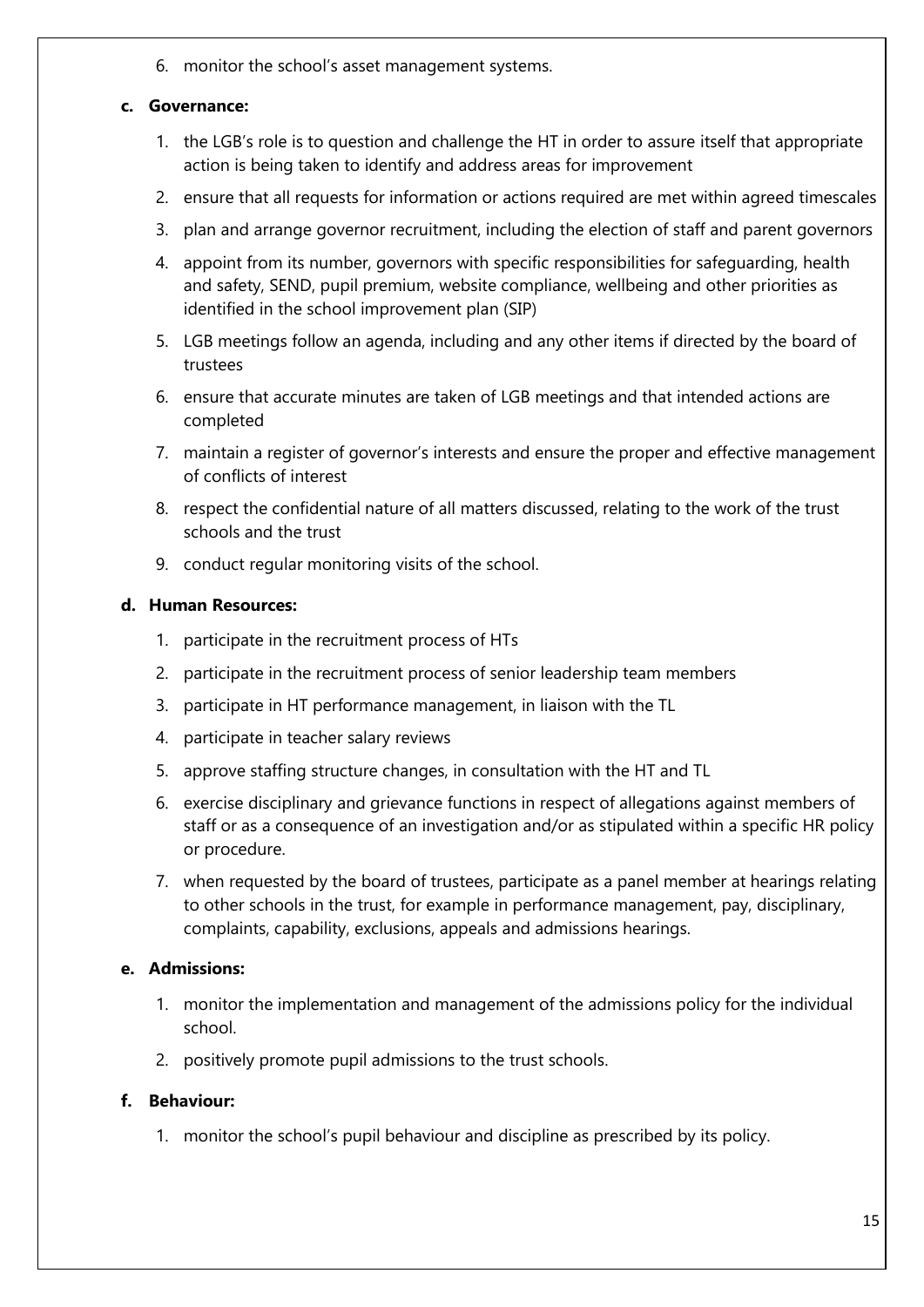#### <span id="page-15-0"></span>**g. Complaints:**

1. monitor the management of complaints, as prescribed by the trust's complaints procedure.

## <span id="page-15-1"></span>**h. Ofsted and SIAMS:**

- 1. represent the school for interview by Ofsted/Diocesan representatives as requested
- 2. monitor and hold the HT to account in the implementation of post-inspection agreed actions.

## <span id="page-15-2"></span>**i. Ethos and vision:**

- 1. set and review the ethos, vision and values of the school
- 2. in the case of a Church of England school, monitor the extent to which the school is upholding its distinctive Christian values, within the context of SIAMS.

# <span id="page-15-3"></span>**j. Standards:**

- 1. review the school improvement plan (SIP) to check it clearly identifies and addresses achievement priorities. The SIP should form the focus for the annual budget setting process and regular financial monitoring
- 2. monitor and evaluate the SIP
- 3. monitor the curriculum and its planning to check it is fit for purpose and enables pupils to flourish and maximise their potential
- 4. examine progress towards targets for all pupils and all nationally identified pupil groups (including SEND and disadvantaged) and challenging the HT on progress towards targets
- 5. monitor and scrutinise the quality of key judgements made in each area of the self evaluation form (SEF)
- 6. scrutinise the impact of staff professional development in enabling the staff team to raise standards in line with the SIP priorities
- 7. monitor behaviour, exclusions and attendance, and scrutinise impact made by interventions.

# <span id="page-15-4"></span>**k. Community and parents:**

- 1. monitor the character and quality of religious education to ensure that it meets the requirements, denominational or otherwise, of the school's character as established in the funding agreement
- 2. monitor the character, content and quality of assemblies or collective worship to ensure that they meet the requirements, denominational or otherwise, of the school's character as established in the funding agreement
- 3. review the quality and appropriateness of the PSHCE, relationships and sex education and health education offered to pupils, including the promotion of fundamental British values
- 4. where there are established local relationships with other organisations, for example with a local church, ensure that these are appropriate to the school's character and are nurtured and maintained in the interests of the school's pupils
- 5. hold the HT to account to ensure there is a wide range of good quality extra-curricular activities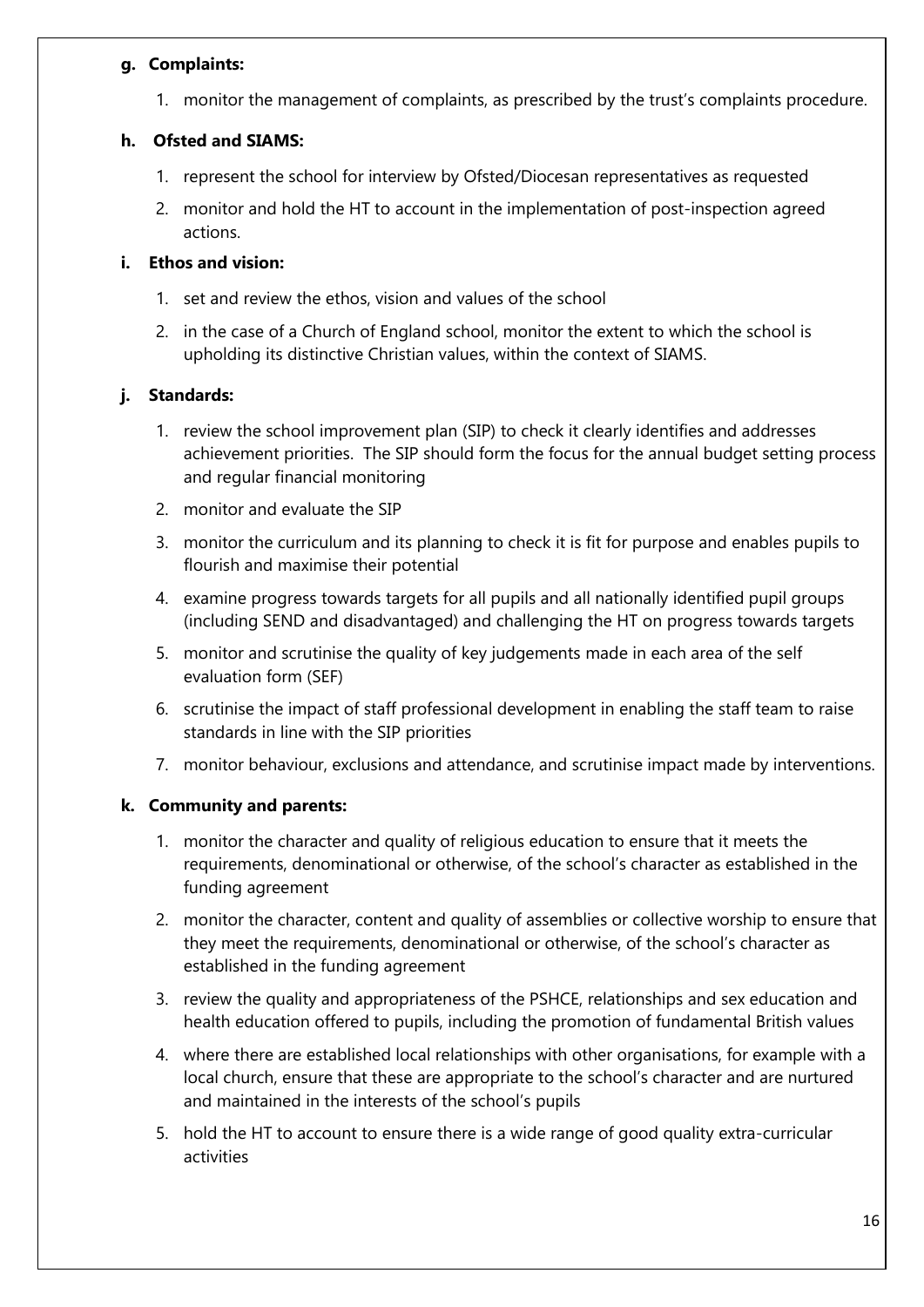- 6. in conjunction with the HT, maintain a positive link with the incumbent, the parish and the wider community in the case of a Church of England school
- 7. establish and maintain good quality communication with the HT, parents and the wider community
- 8. monitor compliance of its school's website
- 9. monitor the outcomes of all surveys of parents, staff and pupils.

#### <span id="page-16-0"></span>**l. Finance:**

- 1. monitor the school budget for value for money in relation to the SIP, to ensure that any variances are reported to the finance and audit committee for approval
- 2. arrange for the LGB to be represented by one of its governors at relevant meetings with the HT, CFO and/or members of the finance team, in order to discuss financial matters in relation to the school.

## <span id="page-16-1"></span>**8.14. Membership of Local Governing Boards**

The term of office for local governors is four years. Where the local governor was a governor of the predecessor school immediately prior to conversion, their first term of office is deemed to have commenced on the date of their appointment to the predecessor school. LGBs usually source their own governors, with approval of the board of trustees required (except in the case of parent and staff governors). All local governors are required to sign a written undertaking to uphold the object of the company.

Local parent governors are appointed to ensure that boards stay accessible and connected to the community they serve and that there is always a diverse range of perspectives around the table to support robust decision making.

Any person wishing to become a local governor of a Church of England school is required to sign a declaration of acceptance and of willingness to act as a local governor, which shall include an undertaking to the Leicester Diocesan Board of Education, to uphold the Church of England character of the school.

No person is qualified to serve on the LGB unless they are aged 18 or over at the date of their election or appointment. No current pupil or student of the trust may serve on the LGB.

Trustees may attend any meeting of the LGB.

The board of trustees is entitled to remove any member of the LGB from office at any time.

The number of local governors who are trust employees (including the HT and staff governors), must not exceed one third of the total number of governors on an LGB. If employed indirectly by the trust (eg as a contractor), conflicts of interest must be declared.

#### <span id="page-16-2"></span>**8.15. Structure of Local Governing Boards**

Each local governing board (LGB) will have a **minimum of 9** and a **maximum of 16** governors.

Over time the LGBs will move to the following structure: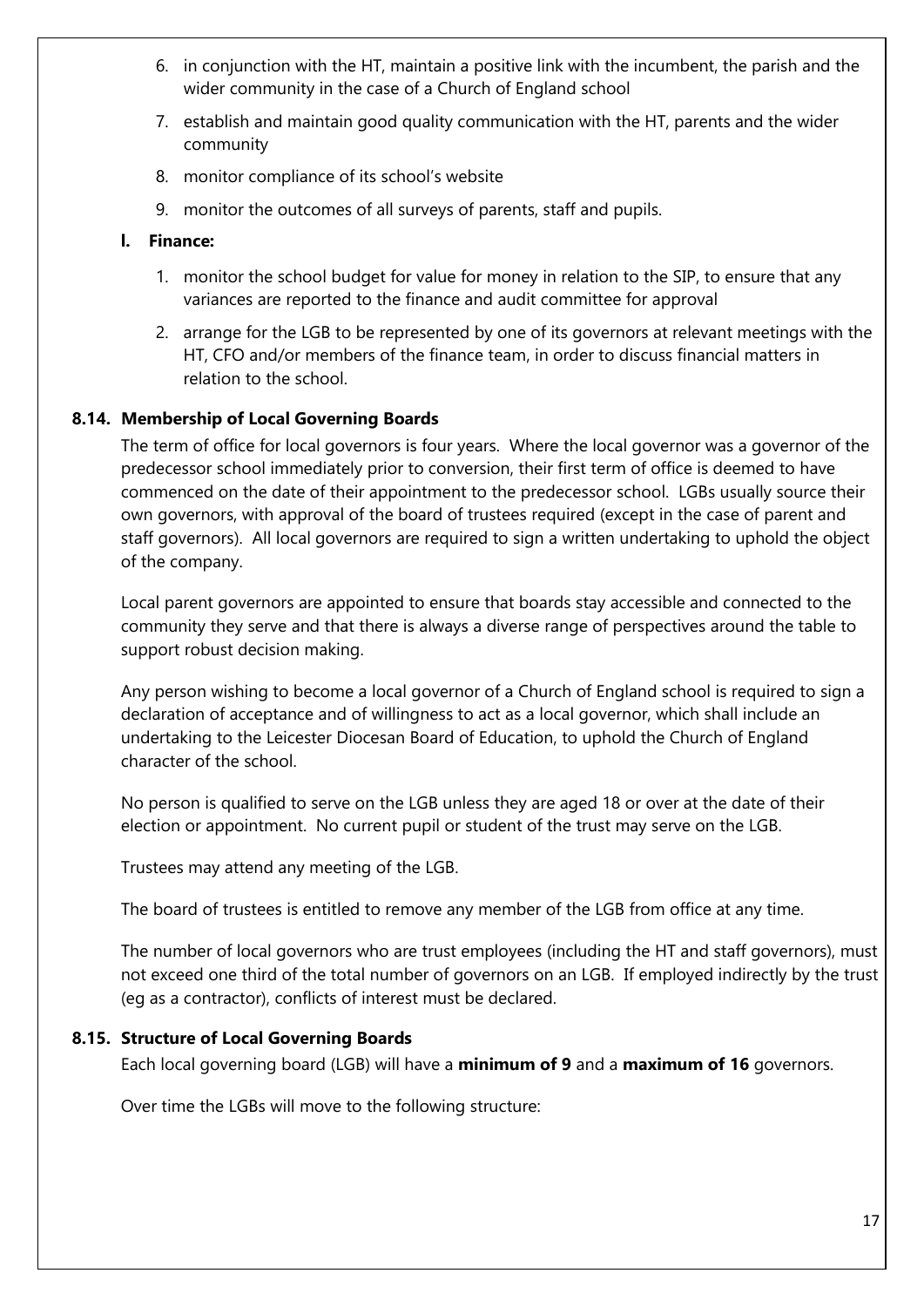#### **Community Schools (Huncote)**

- Minimum 5 and maximum 11 governors appointed by the board of trustees, and
- 2 elected parent governors, and
- Minimum 1 and maximum 2 elected staff governors, and
- The headteacher (ex officio)

## **Church Schools - Voluntary Controlled (VC) (Arnesby, Croft, Manorfield, Sherrier)**

- Minimum 2 foundation governors (including incumbent, ex officio) appointed by the board of trustees with the consent of the Diocesan Corporate Member. Maximum not to be more than 25% of the board, and
- Minimum 3 and maximum 9 governors appointed by the board of trustees, and
- 2 elected parent governors, and
- Minimum 1 and maximum 2 elected staff governors, and
- The headteacher (ex officio)

# **Church Schools - Voluntary Aided (VA) (Brockington, St Peter's, Swinford)**

- Minimum 5 and maximum 11 foundation governors (including incumbent, ex officio) appointed by the board of trustees with the consent of the Diocesan Corporate Member, and
- 2 elected parent governors, and
- Minimum 1 and maximum 2 elected staff governors, and
- The headteacher (ex officio)

# **Foundation Governors in Church Academies:**

The number of foundation governors differs in VC and VA schools. Foundation governors are proposed by Church schools for appointment by the board of trustees with the consent of the Diocesan Corporate Member. Each Church school continues to submit foundation governor nomination paperwork to the Leicester Diocesan Board of Education for ratification of their appointment in accordance with the Diocesan meeting schedule.

In the case of vacancy or unwillingness of the incumbent to act, a person may be appointed to act in their stead by the Archdeacon of the area in which the school is located.

# <span id="page-17-0"></span>**8.16. Convening meetings of the Local Governing Board**

Each LGB meets a minimum of three times each academic year.

The clerk to the LGB gives written notice of each meeting and publishes the agenda and papers on GovernorHub, at least seven days in advance of the meeting. If the chair determines that there are matters demanding urgent consideration, it is sufficient that a copy of the agenda and other papers are provided within a shorter period as the chair directs.

Governors can invite persons who are not governors to attend the whole or part of any meeting for purposes connected with such a meeting.

The convening of a meeting and the proceedings conducted are not invalidated by reason of any individual not having received written notice of the meeting or a copy of the agenda.

# <span id="page-17-1"></span>**8.17. Chair of the Local Governing Board**

The chair of the LGB is elected annually by the LGB, subject to the approval of the board of trustees. Neither the chair nor the vice chair may be an employee of the school.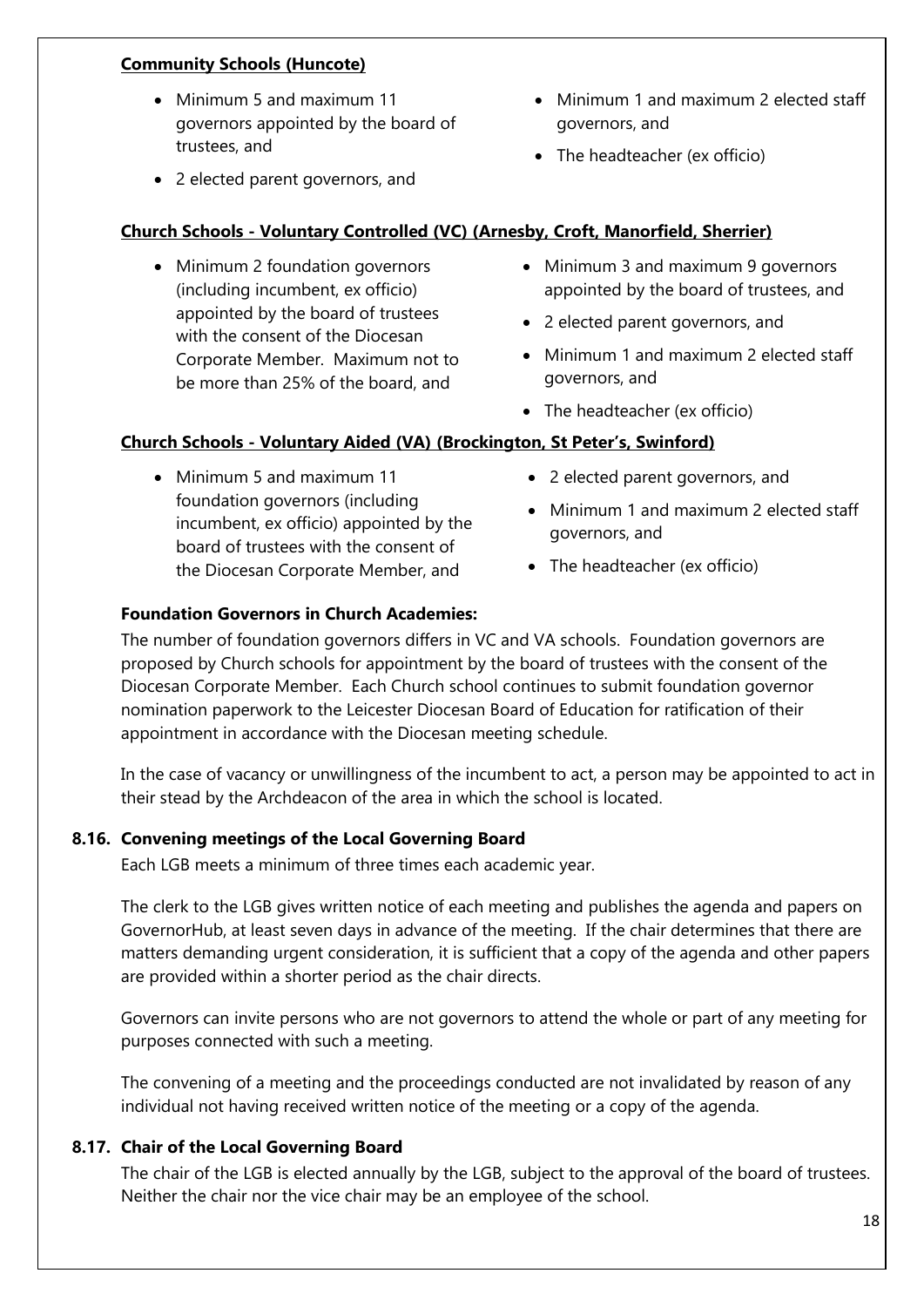The chair serves for one year, but is eligible for re-election at the end of that term. It is recommended that the chair holds their position for a maximum of four years. If there is a good reason why this should be extended, consultation should take place with the TL prior to a decision by the board of trustees.

The responsibilities of the chair include:

- 1. chairing meetings of the LGB
- 2. preparing a purposeful meeting agenda in liaison with the clerk and HT, to include any trust advised agenda items when required
- 3. working with the clerk to ensure that meeting agendas, minutes and papers are published on GovernorHub following any LGB meeting
- 4. providing a direct link between the LGB and the board of trustees via the chairs of governors' board
- 5. attending meetings with the school's link trustee and HT.

# <span id="page-18-0"></span>**8.18. Parent Local Governors**

Parent local governors for each LGB are elected or appointed in accordance with the process set out below:

- when a vacancy arises, the LGB will request that the headteacher writes to all eligible parents/carers of pupils at the school seeking nominees for the vacancy and outlining the required skills, experience and commitment required. Nominees are asked to provide a short statement about why they are interested in being a parent local governor and their background and experience that makes them suitable for the role
- in the event that the number of nominees equals or is less than the number of vacancies on the LGB, the nominees shall be appointed
- where there are more nominees than places available, the headteacher will arrange for a secret ballot to take place and advise all parents/carers with parental responsibility for a pupil at the school of the voting process.
- where the number of elected or appointed parent governors remains less than the number of vacancies on the LGB, the board of trustees may appoint a suitable person to fill any vacancy, who must be a parent, or an individual exercising parental responsibility, of a registered pupil at a school overseen by the LGB at the time of appointment. Where it is not reasonably practical to appoint a such a person, the board of trustees may appoint a suitable person who is a parent, or an individual exercising parental responsibility, of a child within the age range of one of the schools overseen by the LGB.

A parent local governor must be a parent/carer, or an individual exercising parental responsibility, of a registered pupil at one or more of the schools overseen by the LGB at the time they are elected or appointed. A parent who is paid to work at the school for more than 500 hours in any consecutive twelve-month period is disqualified from being elected or appointed as a parent governor of the school.

# <span id="page-18-1"></span>**8.19. Ceasing to be a Governor**

The office of governor is vacated, before the end of the term, if:

any event or circumstance occurs which would disqualify them from the office of governor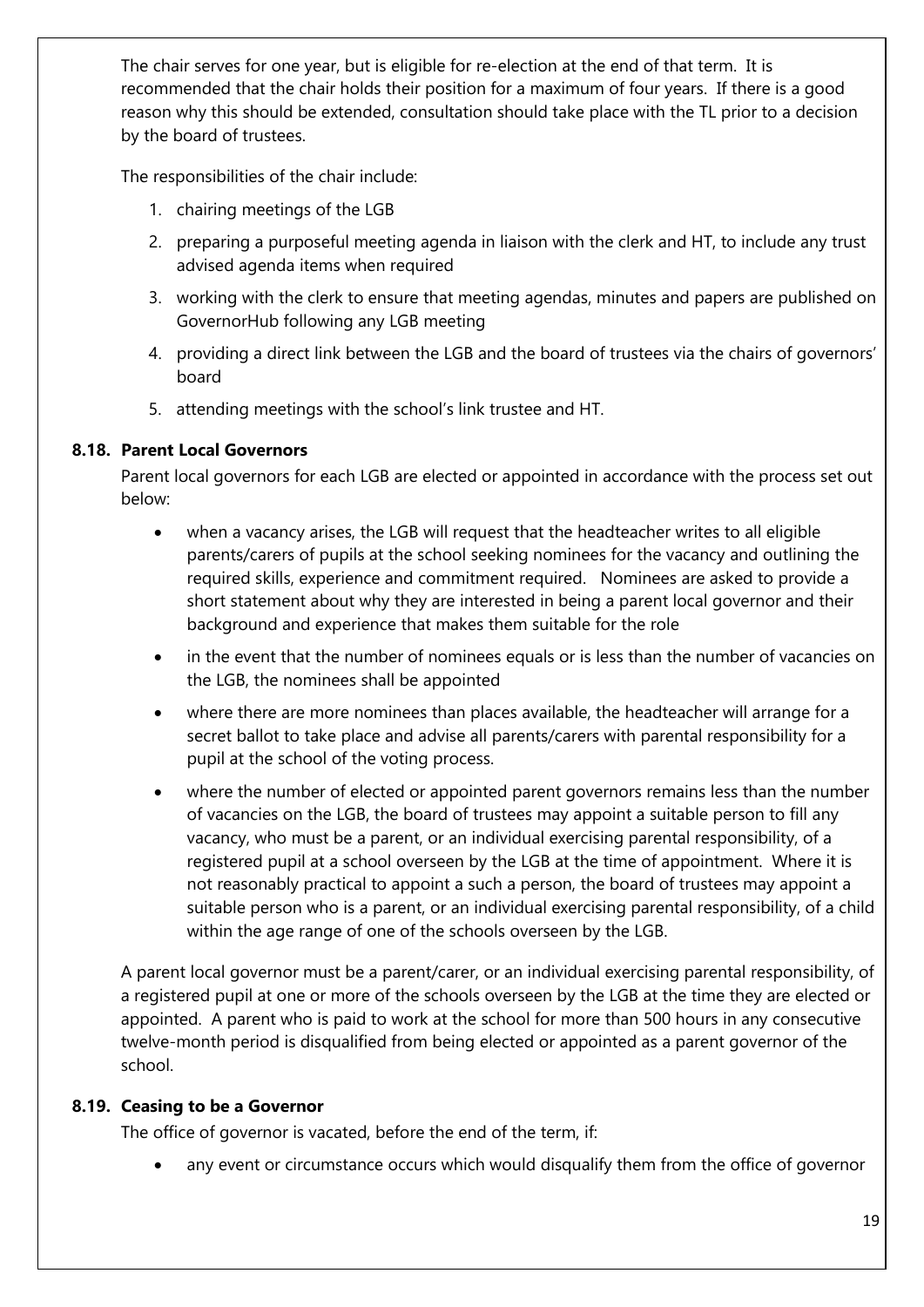- they have failed to attend all LGB meetings in a consecutive six-month period without the consent of the LGB
- they resign from office by written notice to the chair/clerk of the LGB
- they become incapable by reason of illness or injury of managing or administering their own affairs.

#### <span id="page-19-0"></span>**8.20. Clerk to the Local Governing Board**

The clerk's agreed responsibilities include, but are not limited to:

- 1. a clear understanding of the scheme of delegation and other operational documents of the trust
- 2. supporting and advising the LGB in understanding their delegation and responsibilities
- 3. maintaining up-to-date records relating to the membership of the LGB
- 4. informing the trust's governance professional (GP) and the person responsible for the management of Get Information About Schools and the school website of any changes to LGB membership
- 5. working closely with the chair and HT to prepare a purposeful agenda which includes trust and TL items and is focused on school improvement
- 6. ensuring accurate minutes of all meetings are recorded that include decisions, challenge and action points
- 7. producing a set of draft minutes within 10 days of each LGB meeting for approval by the chair and HT prior to being published on GovernorHub
- 8. ensuring that meeting agendas, minutes and papers are published on GovernorHub following any LGB meeting of trustees
- 9. recording the attendance of governors at meetings and taking appropriate action as agreed by the trust regarding governor absences
- 10. informing the GP of governor attendance at LGB and committee meetings at the end of each academic year
- 11. maintaining records of LGB membership, terms of office and vacancies
- 12. maintaining GovernorHub in relation to LGB membership, DBS status, meeting documents, annual declarations and training records
- 13. maintaining a register of governors' interests and informing the GP of any changes for publication on the trust and school websites
- 14. maintaining records of LGB correspondence.

#### <span id="page-19-2"></span><span id="page-19-1"></span>**9. Senior Executives**

#### **9.1. Trust Leader (TL)**

The TL has the delegated responsibility for the operation of the trust including the performance of the trust's schools. The TL:

- 1. reports to the board of trustees on strategic trust performance
- 2. is the leader of education for the trust
- 3. leads the headteacher group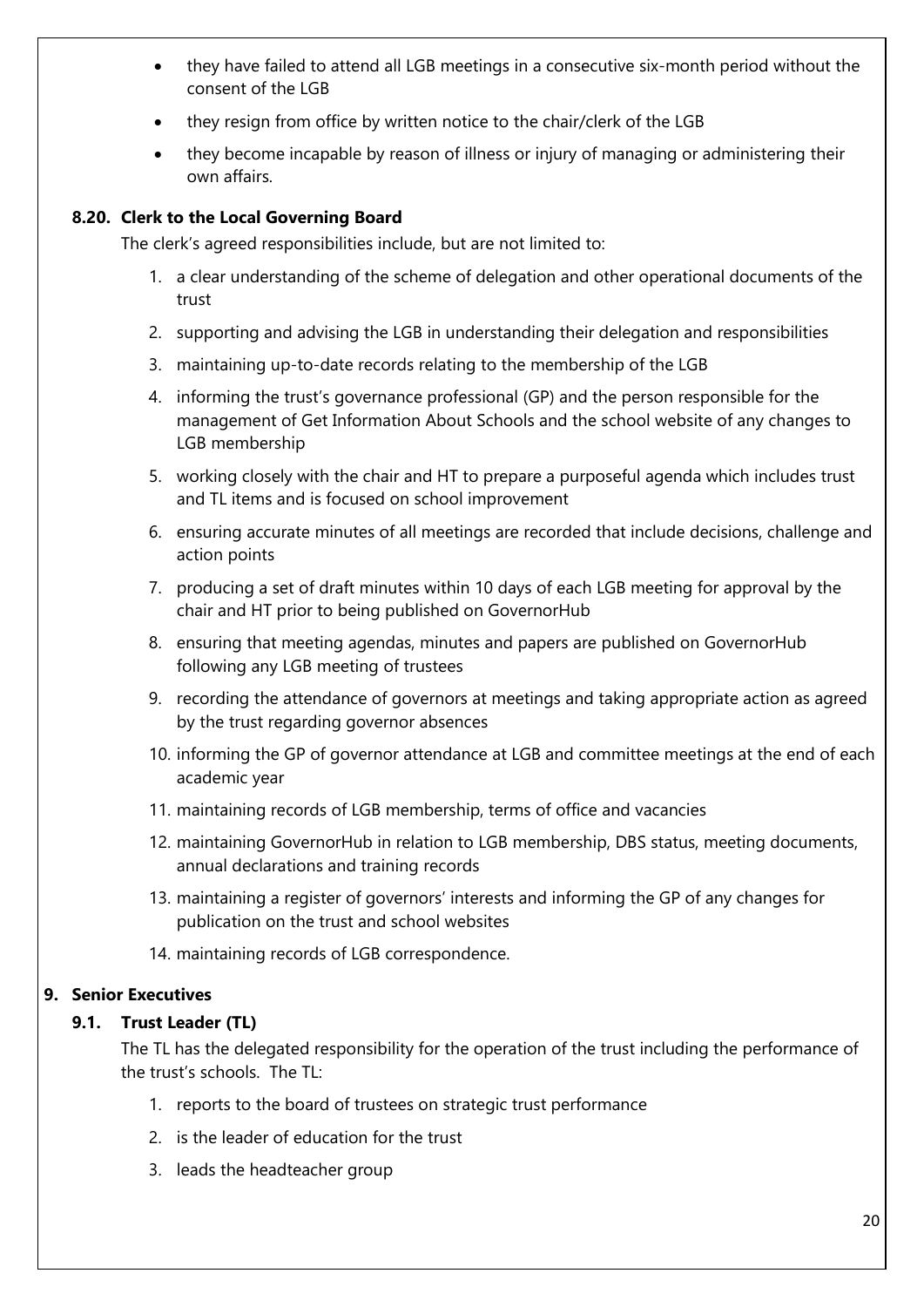- 4. leads the executive group
- 5. is accountable to the board of trustees for the performance of the trust headteachers. The headteacher group contributes to key educational policy-making decisions, establishes collaborative projects and offers and receives mutual support and challenge. The TL professionally line manages the headteacher group and holds them to account through effective performance management. The annual performance management of the HT is undertaken by the TL with the support of two members of the school's LGB in accordance with the trust performance management policy and teachers' pay policy.
- 6. is responsible for ensuring that each HT has a mid-year review and annual performance review. HT salary progression is determined in accordance with trust's pay policy and recommendation to the finance and audit committee. The TL, or a person acting on their behalf, ensures professional support and challenge on all areas of the school's performance. However, accountability for the performance management of the HTs rests with the TL.
- 7. directs the work of the executive team and ensures that their performance management is carried out.

# <span id="page-20-0"></span>**9.2. The Accounting Officer (AO)**

The TL is the accounting officer (AO) for the trust, and as such has a range of legal responsibilities through the ESFA's accounting officer (on behalf of the secretary of state), to the DfE's principal accounting officer for the discharge of their duties.

The AO:

- 1. has personal responsibility to parliament for the financial resources under the trust's control. The AO must be able to assure parliament, and the public, of high standards of probity in the management of public funds, particularly:
	- value for money achieving the best possible educational outcomes through the economic, efficient and effective use of resources. A key objective is to achieve value for money not only for the trust but for taxpayers generally
	- regularity dealing with all items of income and expenditure in accordance with legislation, the terms of the trust's funding agreement and the ATH, and compliance with the trust's internal procedures
	- propriety a requirement that expenditure and receipts are dealt with in accordance with parliament's intentions and the principles of parliamentary control
	- ensuring feasibility of plans and decisions
	- annual financial reporting
	- a range of other duties imposed by the DfE, including that relating to the Prevent duty and safeguarding more widely.
- 2. must take personal responsibility for assuring the board of trustees that there is compliance with the ATH and the funding agreement
- 3. must complete and sign an annual statement on regularity, propriety and compliance and submit this to the ESFA with the trust's audited accounts. This is a formal declaration by the trust's AO that their personal responsibilities to parliament for the resources under their control during the year have been met.